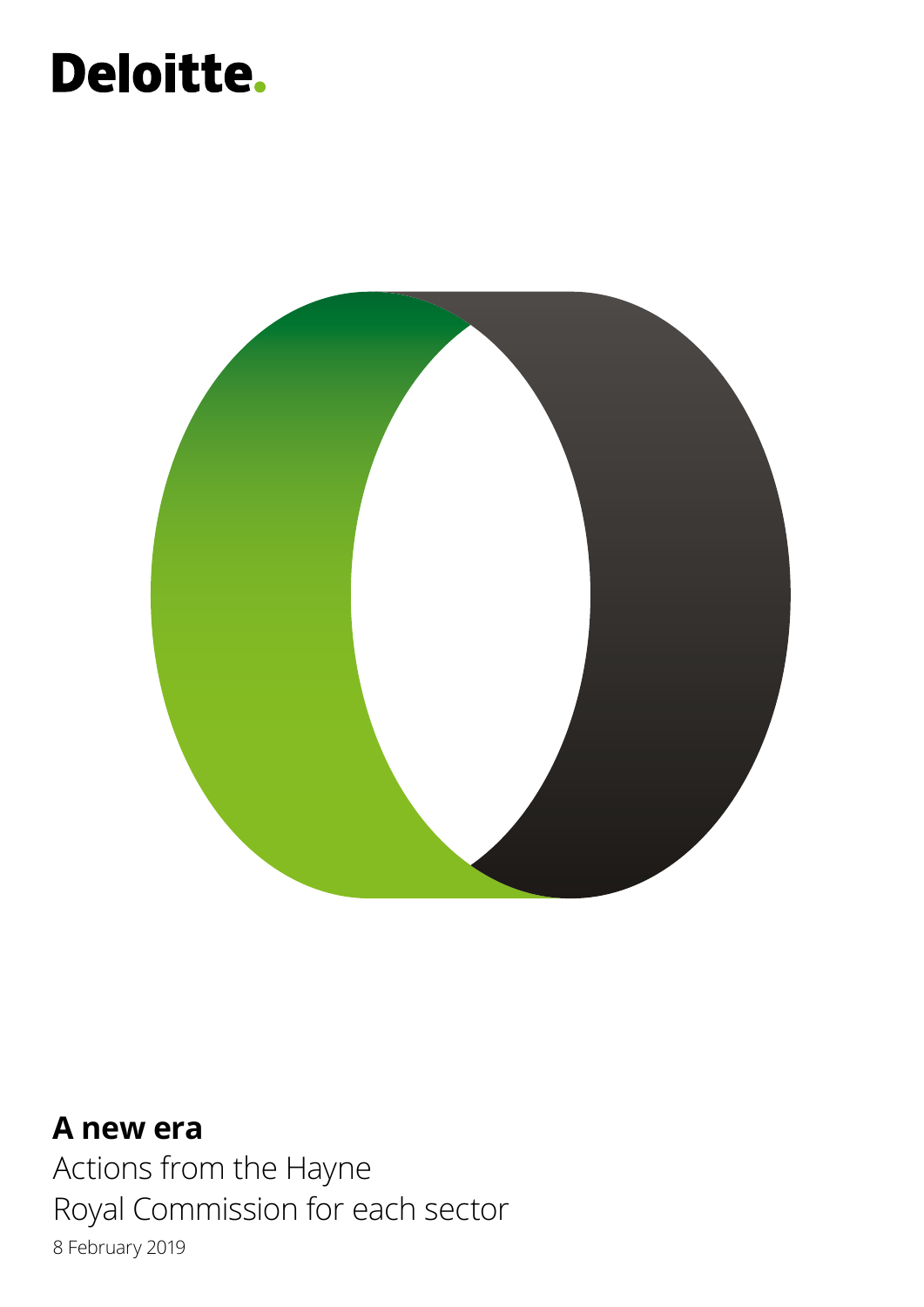### **Contents**

| 01 |
|----|
| 03 |
| 05 |
| 08 |
| 11 |
| 13 |
| 16 |
|    |

In the face of open banking, continued disruption, litigation, the Productivity Commission, Parliamentary reports and a Federal election and more, we are on the **cusp of a new era**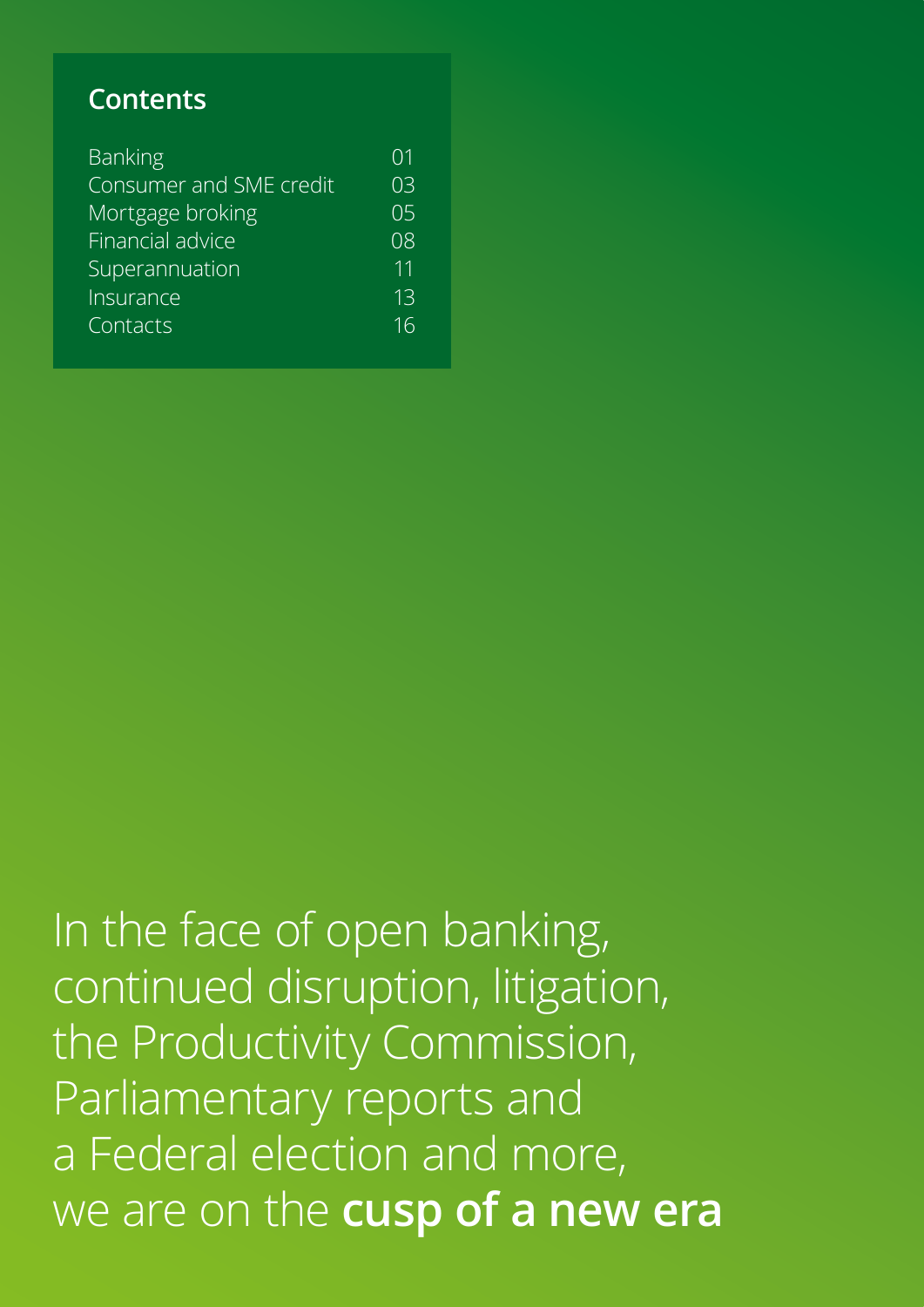<span id="page-2-0"></span>

## Banking

*Forging a culture that sustainably balances responsibility to the community with duty to shareholders*

#### **Simon Pelletier**

*Partner, Banking & Capital Markets* Initial interpretations of the final report of the Financial Services Royal Commission are that the recommendations are 'measured' and 'pragmatic'.

It is fair to say that many leaders of our banks, especially big banks, did breathe a collective sigh of relief at first, over what was not included in Commissioner Hayne's final set of recommendations.

And the equity markets sounded their response loud and clear, delivering the banking sector its largest ever rally with \$19bn of value being added to the Big Four the day after the report was released, suggesting they thought it could have been a lot worse.

#### **Significant change ahead**

While there is much to be relieved about – think responsible lending and vertical integration – there is also much being done and to do. Over the coming weeks and months, the banks' management teams will be working through complex operating model and process changes in response to the report and in anticipation of the reforms that are to come.

#### **Key recommendations and impacts**

Some of the key recommendations with the most impact for the banking sector are:

**1) Mortgage brokers:** The extension of best interest obligations and wholesale changes to commission models including the removal of trail commissions are among the most significant recommendations. Major banks may be likely to welcome the opportunity to lower costs associated with trail commissions.

However, for smaller banks using the broker network as a means of both expanding their customer footprint without costly branches, and diversifying their exposure to customer credit the proposals will be a blow. Any reduction in the broker market will clearly impact these goals. It is in these entities' interests to ensure the continuing viability of the broker market.

**2) Consumer credit:** The story of the Hayne Royal Commission for consumer lending follows Hayne's consistent themes of simplifying the law through removing legislative exceptions, and a program of steady change, rather than revolution.

Key recommendations that reflect removing legislative exceptions include aligning brokers to financial advisers' remuneration structures and requirements (dealt with in our chapter on Mortgage Broking), bringing retail dealers in scope of the National Consumer Credit Protection Act (NCCP) requirements, and including credit products in the Design and Distribution (DDO) and Product Intervention (PI) regimes.

**3) Regulatory environment:** The report does not spare the regulators, devoting a lot of attention to ASIC and APRA. The Commissioner calls for a change in approach, in particular for ASIC.

It specifies that the starting point for enforcement should be to consider court action, and that infringement notices should only be used for administrative failings, and rarely for large corporations.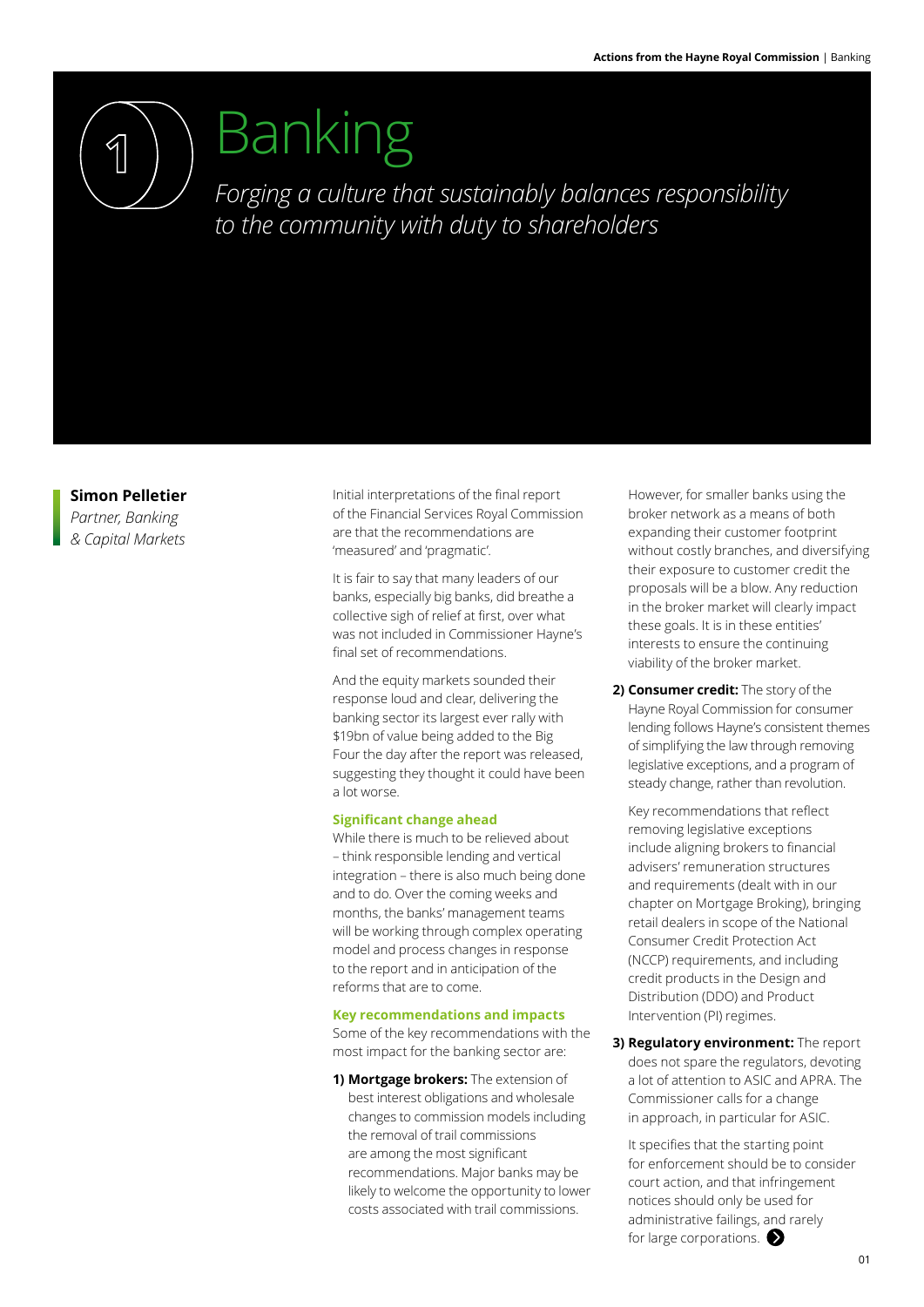Greater cooperation also features strongly, with joint supervision of the Banking Executive Accountability Regime (BEAR), a statutory obligation to cooperate, and a cooperation memorandum between APRA and ASIC.

The tilt towards court action and away from infringement notices and enforceable undertakings (EUs), combined with a more rigorous approach to EUs, including admissions of guilt, will play out over time.

They will likely form one of the more lasting and fundamental changes for the industry from the Royal Commission.

#### **Deafening silence**

For the banking sector, what has been left out of the final report is almost as important as the 76 recommendations themselves. Key topics that banks may have been expecting the Commissioner to direct attention to include:

**1) Vertical integration:** Vertical integration received a lot of blame for causing conflicts before the final report. However, the Commissioner couldn't be sure that the benefits of breaking the nexus between product, advice and sales would outweigh the costs of losing scale and one-stop shopping. So, he marked that down for review at a later date and instead targeted remuneration as a vehicle for resolving conflicts.

**2) Responsible lending:** The report largely left untouched two long term responsible lending debates, being the 'not suitable' standard and the use of HEM – at least for now.

Despite speculation that small to medium enterprises might receive retail protections through the extension of the responsible lending obligations to these borrowers, Hayne declined to do so due to the need to ensure small businesses have access to reasonably affordable and available credit.

**3) Directors' duties:** Debate has been fierce on the nature of the duties of Directors and Officers, and whether their duty to act in the interests of the company aligns solely with financial returns to shareholders.

With Commissioner Hayne calling out the tension between the pursuit of short-term profit and banks making poor choices that led to these conduct issues, it seemed an opportune time to clarify the law once and for all.

While Hayne has clearly reinforced the view that Directors and Officers must take a long-term view of value, which goes deeper than immediate financial returns, he made no recommendations about any reform to the statement of these duties.

We will have to content ourselves with his view that, the longer the period of reference for considering interests of shareholders, customers, employees and other stakeholders, the more they are likely to end up coming together as one.

#### **Rebuilding trust**

While the report itself has been seen as a good outcome for the industry, few would question the significant impact that the commission has had on the banking sector. Clearly, the deeply distressing stories of customer pain and suffering exposed by the commission in such a public way have done much to already drive change.

As our banking community responds to the recommendations and closely watches the policy response from Canberra, there is no question that top of mind will be how to sustainably rebuild the trust that has been broken, ensuring that the promises made are the ones that can be, and are kept. And as our inaugural Trust Index showed – that the banks treat their customers with respect and in their best interests.

In this way it will be possible to forge a culture that sustainably balances their responsibility to the community with their duty to shareholders.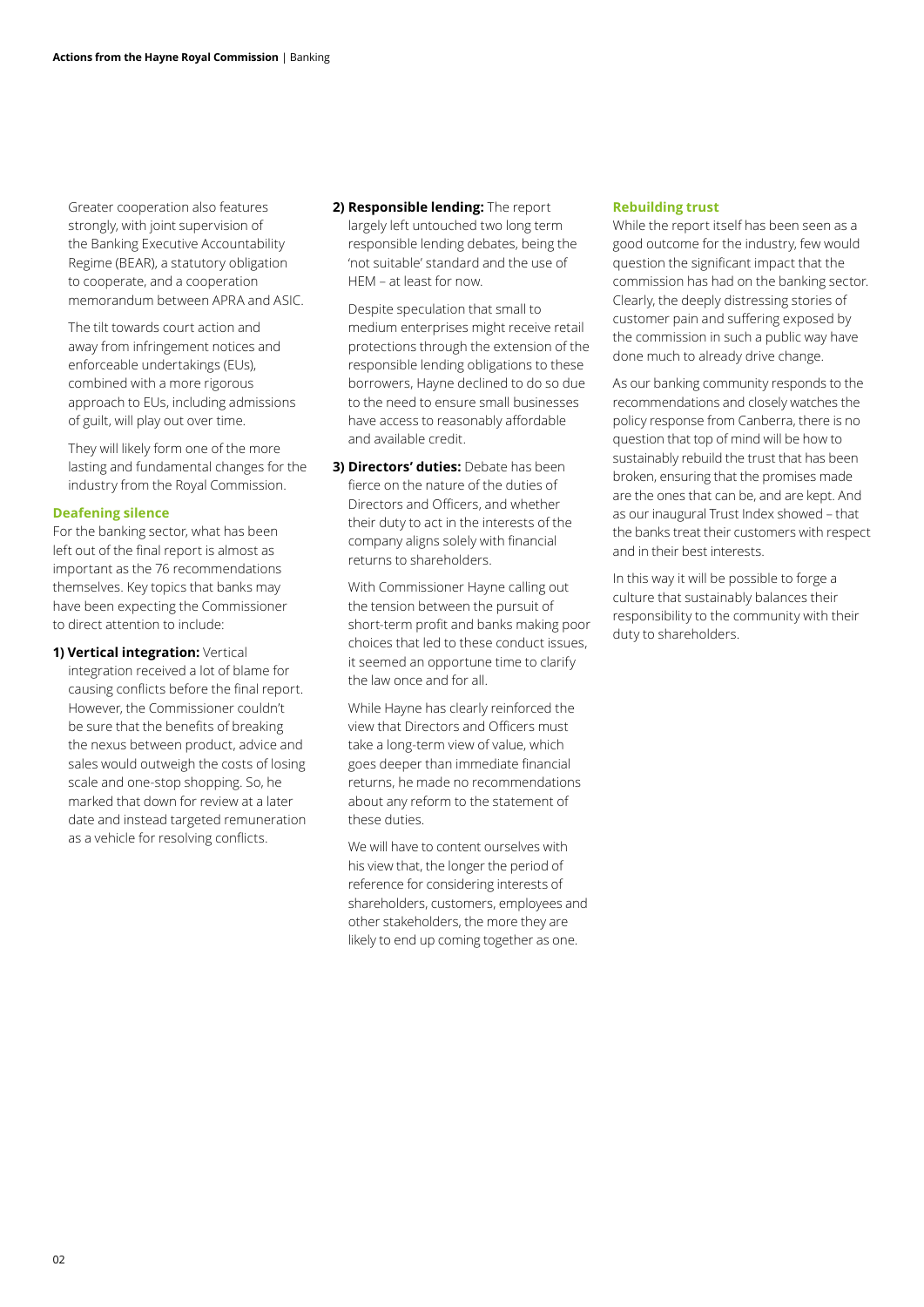# <span id="page-4-0"></span>Consumer and SME credit

*Hayne's proposals will require an uplift in product design, origination and monitoring activities for lenders and distributors*

#### **Vivienne Hardy**

*Partner, Governance, Regulation and Conduct*

#### **Tim Noad**

*Partner, Governance, Regulation and Conduct* As we pointed out in the Banking chapter, when it comes to the consumer and SME lending, the Hayne Royal Commission reflects consistent themes of simplifying the law through removing legislative exceptions, and instituting a program of sensible change rather than revolution.

#### **Key recommendations**

Key recommendations for removing legislative exceptions include:

- **•** Aligning brokers to financial advisors' remuneration structures and requirements *(Please see chapter on Mortgage Broking).*
- **•** Bringing retail dealers within the scope of the NCCP Act requirements.
- **•** Including credit products in the proposed Design and Distribution (DDO) and Product Intervention (PI) regimes.

#### *What Hayne chose not to do…*

Hayne has also provided commentary on improvements for the market but largely left untouched two long-term 'hot issues', the 'not suitable' standard, and using the Household Expenditure Measure (HEM) – at least for now.

Despite the speculation that small to medium enterprises might receive retail protections through the application of responsible lending obligations, Hayne has declined to do so, preferring to maintain small businesses' access to reasonably affordable and available credit.

#### *And what was included…*

The key recommendations and responses related to consumer and small business lending.

- 1) Hayne does not want to disturb the current test for 'not unsuitable' in NCCP, although he clarified that this test should be applied by lenders through the lens of 'avoiding harm'.
- 2) Retail dealers (who provide intermediated lending for vehicles and other consumer goods), and are currently exempt from operating under the requirements of the NCCP Act, should be brought within the regime.

This is to ensure conduct standards are maintained, responsible lending obligations are followed, and consumers are better protected. In Hayne's view, this will strengthen the lending process where both the lender and retail dealer are subject to the same level of expectations.

3) After Hayne questioned the rationale for not including all ASIC-regulated products in his final report, including credit, under the proposed DDO and PI regimes, the Government has confirmed that it will bring credit products in scope.

DDO requires that both product issuers and distributors have a greater focus on determining their target market and monitor their dealings against this target market.

PI will enable ASIC to intervene in relation to credit products, where there is actual or potential detriment to customers. The focus and accountability for product design and distribution  $\bullet$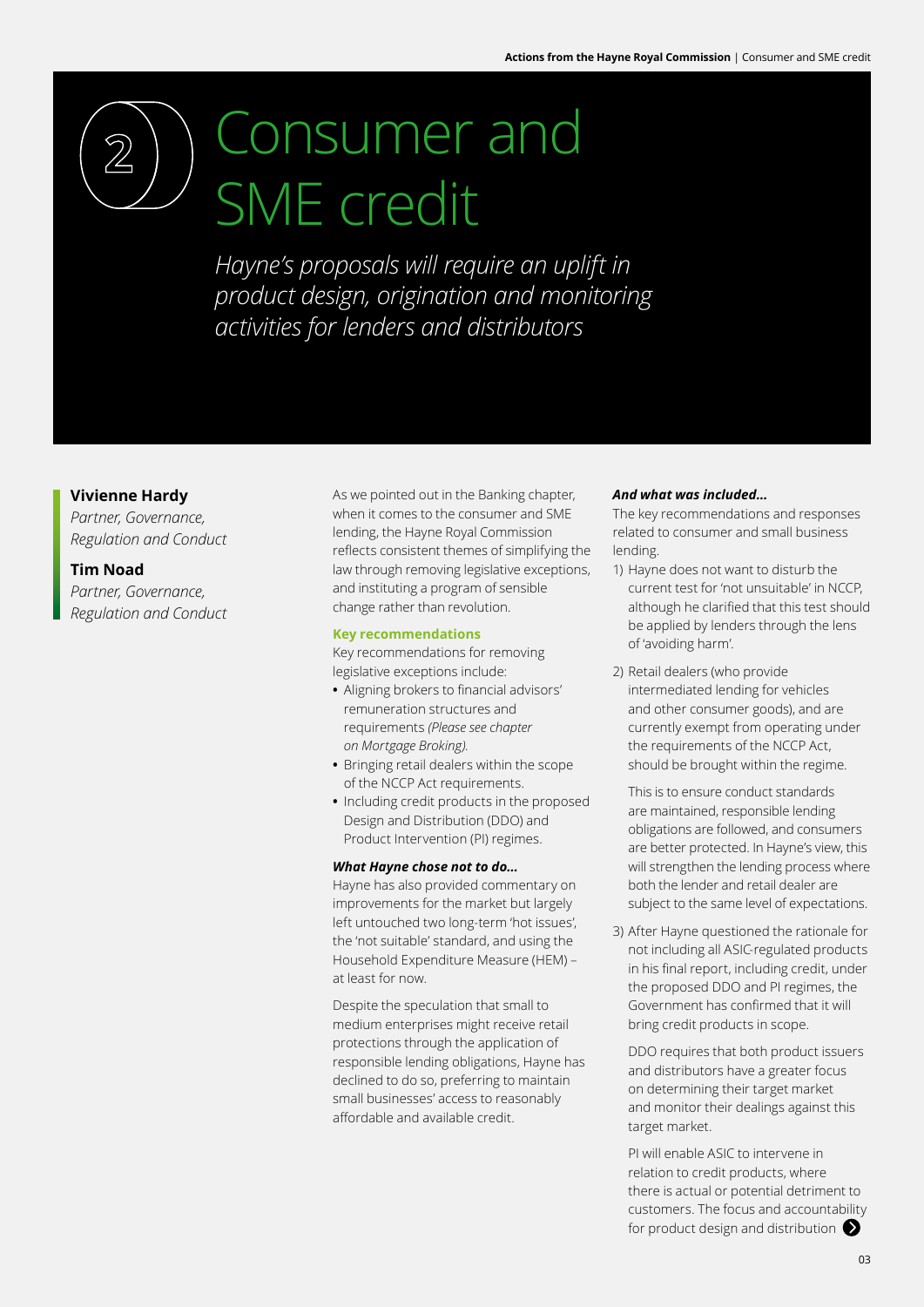are further enhanced through specific inclusion as a prescribed responsibility within the BEAR regime.

- 4) Hayne wants the Australian Banking Association (ABA) to expand the customers that fall within the small business definition under the Banking Code. He recommends applying this definition to enterprises with up to 100 FTE, and loans of under \$5 million, although he has not extended the application of the NCCP Act to this market.
- 5) Interestingly, and possibly a great relief for many, Hayne has not recommended the abolition of, or changes to using HEM.

He does continue to emphasise the need to verify income and expenditure, which will involve more than just taking the customer at their word. HEM is not a substitute for that inquiry.

Hayne attributes this preservation of the current position to a number of drivers. One is the changes already being made by the industry in how they use HEM. The other is his reluctance to express a view on the issues that are the subject of current court proceedings.

It is worth noting that ASIC has recently announced that it is considering working with the industry on adopting an 'enhanced HEM', which is adjusted for income.

6) Other proposed changes applicable to agricultural borrowers appear in our earlier paper on *Vulnerable Customers.*

#### **Impacts**

Banks and other lenders will appreciate a reprieve from substantive changes to their responsible lending obligations. This will give them time to further develop and embed the enhancements that Hayne discusses in relation to serviceability assessments.

However, extending the NCCP to retail dealers and the explicit inclusion of credit products within the upcoming DDO and PI regimes, will require an uplift in product design, origination, and monitoring activities for lenders and distributors alike.

#### *The most significant impacts:*

- **•** Likely increased costs for consumers seeking credit through dealers. This is most likely to be felt by motor vehicle and consumer retail providers.
- **•** Operating model implications for consumer credit manufacturers that distribute through dealers, including oversight and monitoring compliance and conduct by those dealers.
- **•** Customer experience at point of sale will be significantly challenged without a high degree of data and technology investment driving automation and seamless integration with compliance requirements.
- **•** DDO will introduce four new design obligations and five distribution obligations that will require credit products to be targeted at the right people so that the products match customers' circumstances. There is also an increased accountability for both issuers and distributors to understand and monitor dealings in the products.
- **•** ASIC's PI powers will allow it to enforce the new arrangements, including the ability to request information, issue stop orders and to make exemptions and modifications, which further heightens the need for credit providers to focus on 'end-to-end' product governance.

#### **Actions**

It is important to get ahead of the proposed regulatory changes while they are being shaped for implementation, as stated by the Government. There are preparations that can be made now including:

- **•** Assess existing product design and product governance frameworks to understand what uplifts will be required to meet the target market requirements of DDO.
- **•** Understand the controls in place at chosen distributors and disclosures made to customers at point of sale, to align dealing in the products with the product target market.
- **•** Understand how existing product monitoring can be enhanced to assess dealing in the target markets and other data points, such as claims, complaints and persistent usage.
- **•** Manufacturers of consumer credit products will need to invest in systems and efficiency of processes to support dealers to meet their obligations, while balancing customer experience. Continued and extensive monitoring of dealers' compliance with new policies and processes should also be expected.
- **•** End-to-end review of consumer credit origination, especially where reliant on retail dealers to automate as much of the process as possible, facilitating a better customer experience and enhanced product monitoring capability.
- **•** Re-assess the application of policies as they relate to 'unsuitability' to ensure that they focus on 'potential harm'. Monitoring compliance and customer outcomes of these should be a priority for compliance and risk operating models.
- **•** Perform an historical assessment of loans for 'potential harm' as a way of confirming that unsuitable loans have not been issued.

Ultimately, the broader reach of NCCP obligations and the extension of the proposed DDO and PI regimes should result in better, more suitable outcomes for customers. Issuers and distributors should focus on both the uplift in risk and compliance frameworks to meet these requirements as well as the necessary changes to maintain and enhance customer experience.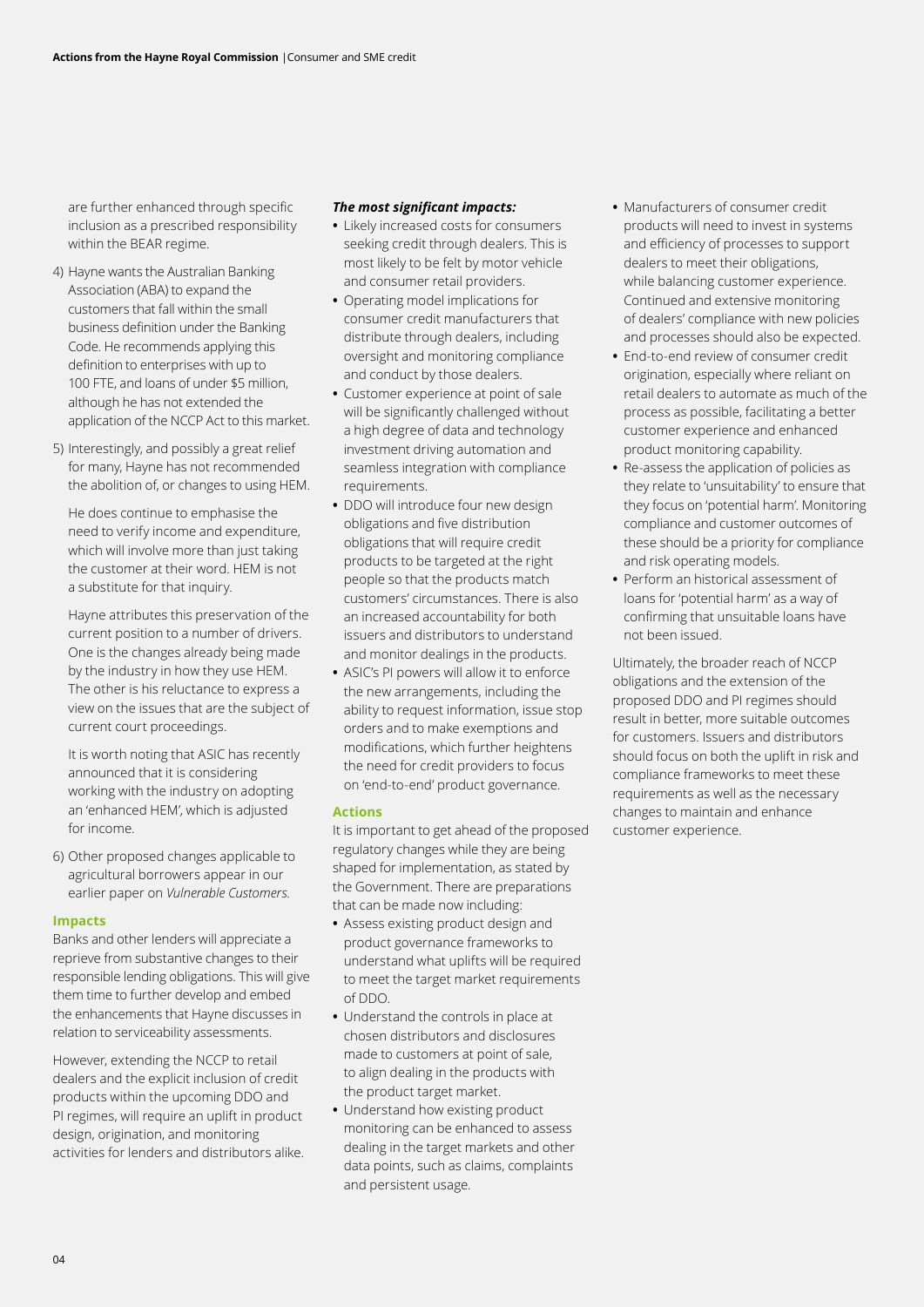<span id="page-6-0"></span>

# Mortgage broking

*We don't believe that the recommendations sound the death knell for the industry… while there will inevitably be some pain in the journey, this is an opportunity for the broking industry in the long run*

#### **Heather Baister**

*Partner, Audit & Advisory, Securitisation Advisory leader*

#### **James Hickey**

*Partner, Actuaries & Consultants, Actuarial Banking and Mortgages leader* 

The mortgage broking industry has been under an intense spotlight, with the ASIC remuneration review, the Sedgwick Review, and now the release of Hayne's Royal Commission recommendations. This does mark a new era for the Australian mortgage broking industry, and how it will change consumer access to housing credit in the future.

#### **Key channel for consumers**

According to recent data, 59.1% of all new home loans to Australian consumers originate via mortgage brokers. This indicates that while the Commission has made significant recommendations regarding the structure of the industry, consumers see a valuable service being delivered via brokers, especially in the current lending market.

#### **What the Commission recommended**

The Commission includes six recommendations that will impact the mortgage broking industry, including:

- 1) The NCCP Act will not be amended to alter the obligation to assess the loan's unsuitability for the borrower.
- 2) Mortgage brokers (but not aggregators) will have an obligation to act in the best interests of their clients. Breaches of this obligation will be subject to a civil penalty.
- 3) Mortgage brokers will, in the future, be regulated by similar laws to financial planners.
- 4) Mortgage brokers will no longer be remunerated by lenders for their services. Instead, Hayne's view is that they should be paid by the consumer that receives the service. This could be done by capitalising the fee into the loan balance. Existing trail commissions would remain unaffected.
- 5) A new Treasury-led working group should monitor and adjust remuneration models to ensure a level playing field.
- 6) Australian Credit Licence (ACL) holders, including mortgage brokers, will be bound by similar misconduct information and reporting rules as proposed by Hayne for financial advisers.

#### **The Government's response**

The Government has pledged to enact all of Commissioner Hayne's recommendations except, controversially, full adoption of no. 4, regarding payments of commission. The opposition is currently pledging full adoption of all recommendations.

A key pledge is that trail commission for newly originated loans be prohibited from 1 July 2020.

A further recommendation that commissions, other than trail, be prohibited in a further 12 to 18 month period, has been cautiously received by the Government. A pledge has been made instead that that the Council of Financial Regulators, along with the ACCC, should review the arrangements in three years.  $\bullet$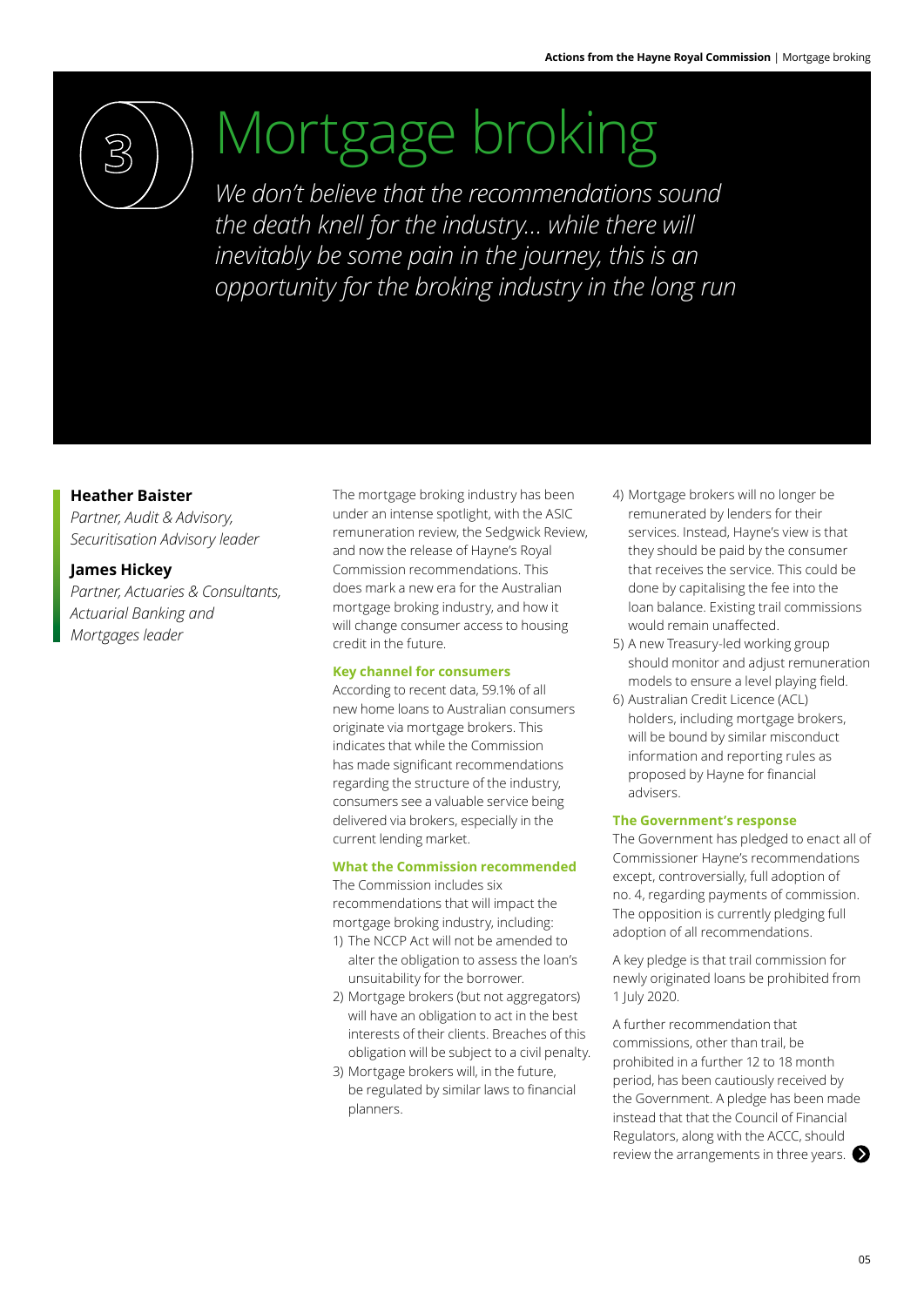Almost 60% of all new home loans to Australian consumers originate via mortgage brokers… consumers therefore see a valuable service delivered by brokers, especially in the current lending market

Many of these recommendations have already been debated extensively, and while the industry may disagree with the Commission's sentiments, the momentum for a shift is real. It will be critical for government to progress with care, and to focus on protecting robust and healthy competition in the market. This will in turn continue to deliver strong outcomes for consumers.

#### **Impacts**

Commissioner Hayne's proposed reforms will reverberate across the entire mortgage distribution chain.

#### *Brokers*

Mortgage brokers will have to act in the best interests of the intending borrowers, and this is likely to focus on demonstrable consumer outcomes. Reputable brokers would respond that they already do this, as the Combined Industry Forum (CIF) was already recommending a 'customer first' duty.

The obligation to detect, share and report information relating to misconduct was expected, and while it will need investment in infrastructure, through the CIF brokers have been working towards this for some time.

By removing trail commission on new loans, but retaining trail on existing loans, brokers will benefit from the revenues from their existing portfolios while the changes to commission structures are finalised. Although not expressly stated in the recommendations, the way that removing trail commission is managed must support the viability of the broker channel through increased upfront commission from lenders.

Removing trail commissions will resolve any conflict, inherent or perceived, of 'binding the borrower to the lender' or 'money for nothing'. While there are differing opinions on how true this statement is, and the potential impact on churn that removing trail commissions may have, it is important that the industry appreciates that receiving a payment when no actual service is provided is unacceptable.

Removing trail commissions may impact margins for brokers if not compensated by upfront customer fees. Experience in the UK has shown that some have compensated for this by diversifying their advice skills and combining with advisers. A number of Australian aggregators have already pursued this path.

If the upfront commissions are ultimately phased out and replaced with a 'consumer pays' model, the industry should welcome the delayed timeframe proposed by the government, and use that time to ensure that any transition to the new model ensures parity and transparency with the experience of obtaining a loan directly from lenders. Any failure to maintain a level playing field between broker and bank distribution will pose a serious threat to the industry, and the valuable services it provides to both consumers and lenders.

#### *Consumers*

The requirement for a broker to act in a consumer's best interests will ensure alignment between the law, and the current expectation of many consumers, which is clearly the Commissioner's intent.

Brokers will be held to a higher standard of care than lenders, demonstrating their independent status. A branch employee with a range of products will not be held to a comparable obligation.

However, the real impact on consumers comes if Hayne's recommendation that all commissions be phased out and the consumers pay fees for the service provided is adopted.

The Commissioner understood concerns regarding competition and access to credit, hence the recommendation to establish the Treasury working group to focus on: **•** Changes in interest rate.

- 
- **•** Levels of competition between lenders. **•** Levels of competition between lenders
- and brokers.
- **•** Developments in the residential mortgage market.

Considerations include that:

**•** Mortgage brokers facilitate access to credit for consumers to a range of lenders, including smaller lenders, specialist lenders (some of which only distribute via brokers), as well as a range of products that is much wider than any one bank or provider.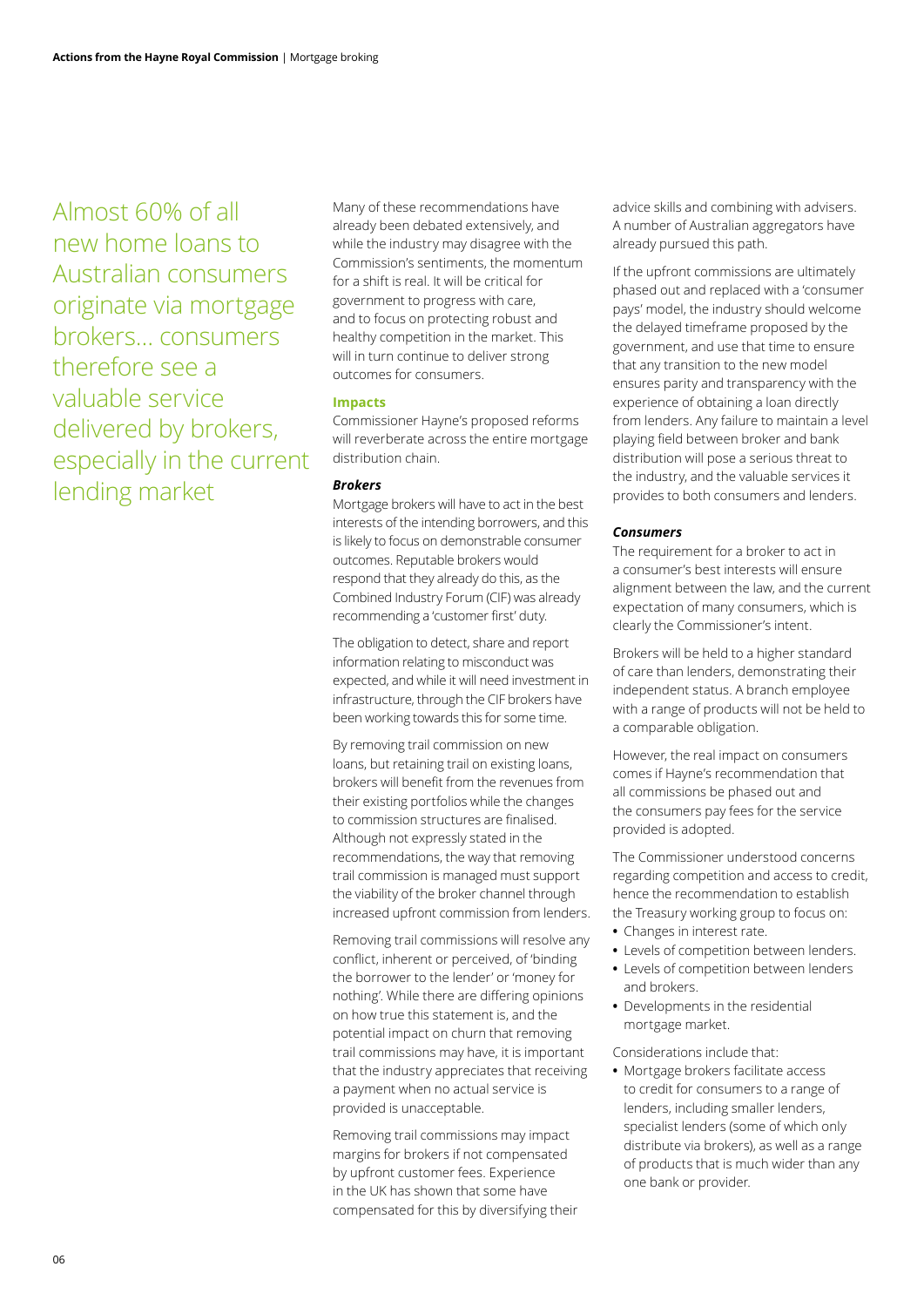- **•** If a 'consumer pays' model is adopted, this will represent a fundamental shift in consumer expectations.
- **•** Human nature means there will be a natural aversion to paying for a service that consumers are used to accessing without upfront cost.
- **•** If banks are not required to charge a similar amount to customers, access to lending services will tilt towards those banks with the largest branch networks. As many customers will likely default to the 'free' option rather than incur the cost associated with a broker.
- **•** Recent reports indicate only a minority of customers may be willing to pay a fee for service.
- **•** Commissioner Hayne suggested the customer's upfront fee for service could be capitalised into the value of their loan, thereby increasing the debt owed (and incurring interest).

We believe it is imperative that if a fee is to be charged to a customer for housing credit advice, it be agnostic to the distribution channel and consistent to protect competition.

#### *Banks*

How banks respond to these recommendations will depend on their own distribution strategy. Major banks are likely to welcome the opportunity to lower costs associated with trail commissions. However, smaller banks often embrace the broker network as a means of both expanding their customer footprint without costly branches, and diversifying their exposure to customer credit. Any reduction in the broker market will clearly impact these goals. It is in these entities' interests to ensure the continuing viability of the broker market.

If the recommendation regarding a customer-funded fee for service is implemented, the Commissioner has clearly contemplated the introduction of a Netherlands-style model.

This would require that both the bank and the broker charge the customer a similarly structured fee (whether fixed or variable), which should be clearly linked to the cost of arranging the home loan. Fixed fees need care, as arguably customers with more complex needs could potentially be under-served.

Any fee should be transparent to the customer to enable a true comparison of distribution channels. Given the complexity and lack of clarity over mortgage pricing (see the ACCC report), it will be imperative to competition and the ongoing health of the broker industry that this fee is not lost or offset within the wider bank pricing. We therefore believe, if this recommendation progresses, that careful X-industry consultation is critical to protect consumer outcomes and competition.

The government is clearly cognisant of this, with a stated position that implementing without due care could result in less competition and choice in the market. We welcome this cautious approach.

#### *Aggregators*

The Commissioner recommends aggregators provide valuable services to both brokers as well as lenders. Aggregators monitor and oversee the activities of brokers, and help provide consistency, training and compliance tools.

It is important that the significant progress made in recent years is not destabilised by the response to the Hayne report, and that aggregators are suitably remunerated by both lenders and brokers for these important services.

#### **Actions** *Fight, flight or embrace?*

Some in the mortgage broking industry will be tempted to fight the Commission's findings and recommendations. It may be that changes to remuneration structures, combined with additional process and infrastructure requirements, will make some brokers decide to work elsewhere.

What still needs to be explored:

- **•** Is it right that lenders and brokers are held to different standards?
- **•** If trail is removed, how can brokers be fairly remunerated?
- **•** Will the banks be forced to compensate for this change through upfront customer fees?
- **•** How do you ensure the competitive health of the market, enabling equitable access for consumers across all market participants, in both a 'lender pays' or a 'consumer pays' environment?

However, unlike some, we do not believe that these recommendations necessarily sound the death knell for the industry.

While there will inevitably be pain in the journey, this is an opportunity in the long run for the broking industry to demonstrate to consumers, regulators and lenders that they will embrace the opportunity to demonstrate impartiality and separation from product providers to fully align to customer service and outcomes.

For as long as the playing field is level, and it is as easy and cost effective for a consumer to arrange a loan via broker as it is with a lender, the customer service proposition that has underpinned the broker industry for many years should see the industry remain robust.

It is imperative that it does so, and that it is supported by lenders, regulators and government to ensure the health of competition in the mortgage market, access to credit, and that consumer outcomes align to their preferred distribution model.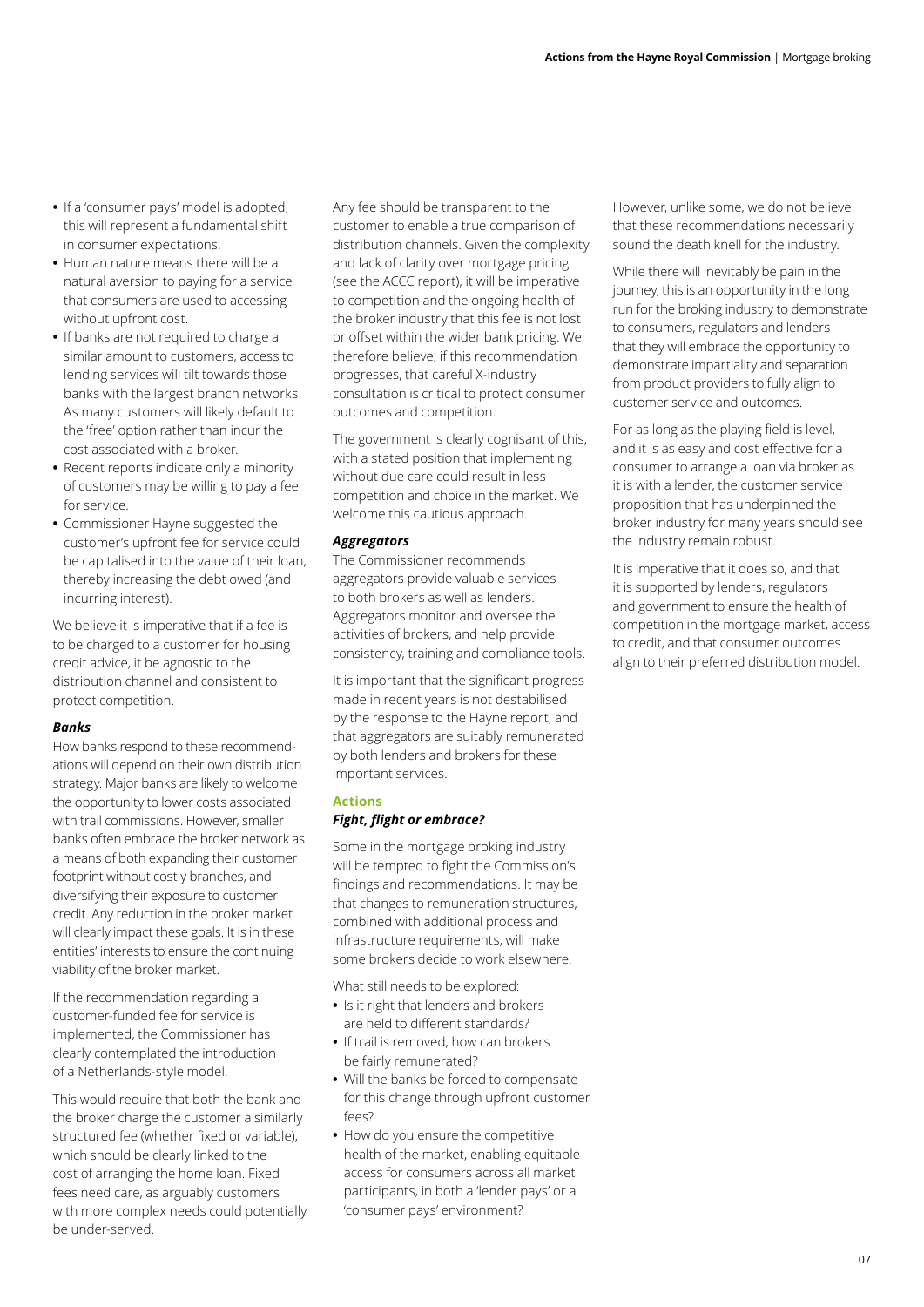## <span id="page-9-0"></span>Financial advice

*The Royal Commission's work will reshape the business models for many in the financial advice community, and be likely to lead to wholesale exit of practices and practitioners, and the radical professionalisation of others*

#### **Dr Deen Sanders OAM**

*Partner, Governance, Regulation and Conduct, Ethics and Professionalism leader*

#### **Andy Abeya**

*Partner, Governance, Regulation and Conduct, Financial Adviser leader*

Commissioner Hayne has directed some of his most substantive recommendations (and the greatest volume of analysis of any sector in his report) to financial advice, focusing on the reforms he considers necessary to rapidly evolve a profession. These include:

- **•** Ongoing fee arrangements.
- **•** Truthful disclosure for a lack of independence.
- **•** Quality of advice.
- **•** Conflicted remuneration.
- **•** Professional discipline of advisers.

Each of these recommendations speaks directly to expectations of professional behaviour and building a system of regulation and oversight that will embed the necessary components for trusted professionals to emerge.

Some are long overdue and have been consistently called for by industry participants (such as individual licensing/ registration arrangements), while others will have a more profound effect on issues of business model and structure. For instance:

- **•** A positive requirement for all advisers to disclose to their client, in writing, their lack of independence, if they do not meet the current definition in s923A. Some in the industry estimate this could affect more than 90% of the 28,000 advisers.
- **•** The safe harbour arrangement for the Best Interest obligation in s961B is for the moment 'safe' in light of other reforms progressing. Considering Commissioner Hayne's preference for established law, it was widely considered that he would prefer the adoption of a formal fiduciary model of professional

obligation. Continuation of the Best Interest (with Safe Harbour) provision is on a short leash though, with the caveat of recommending its removal after a review to be completed before 31 December 2022.

**•** Conflicts of interest and the failure to sufficiently respond to the FoFA expectations for 'management' of them drew sharp criticism.

—

*—*

*'All too often advisers have preferred their own interests against the interests of clients, despite having an obligation to pursue the best interests of their clients'.*

*'Providing a service to customers was relegated to second place. Sales became all important.'*

**•** Hayne's clear preference is that all conflicts, and conflicted remuneration, should be eliminated. This extends to the current exemptions for life insurance commissions, which he argues should be removed after ASIC's scheduled review of the Life Insurance Commissions program in 2021.He has also proposed that the current exemptions for grandfathered commissions should be removed *as soon as is reasonably practicable* and that ASIC conduct a review of the current reforms before the end of 2022. This should consider whether any justification remains for the continuation of commissions for general insurance and consumer credit insurance, as well as non-monetary benefits.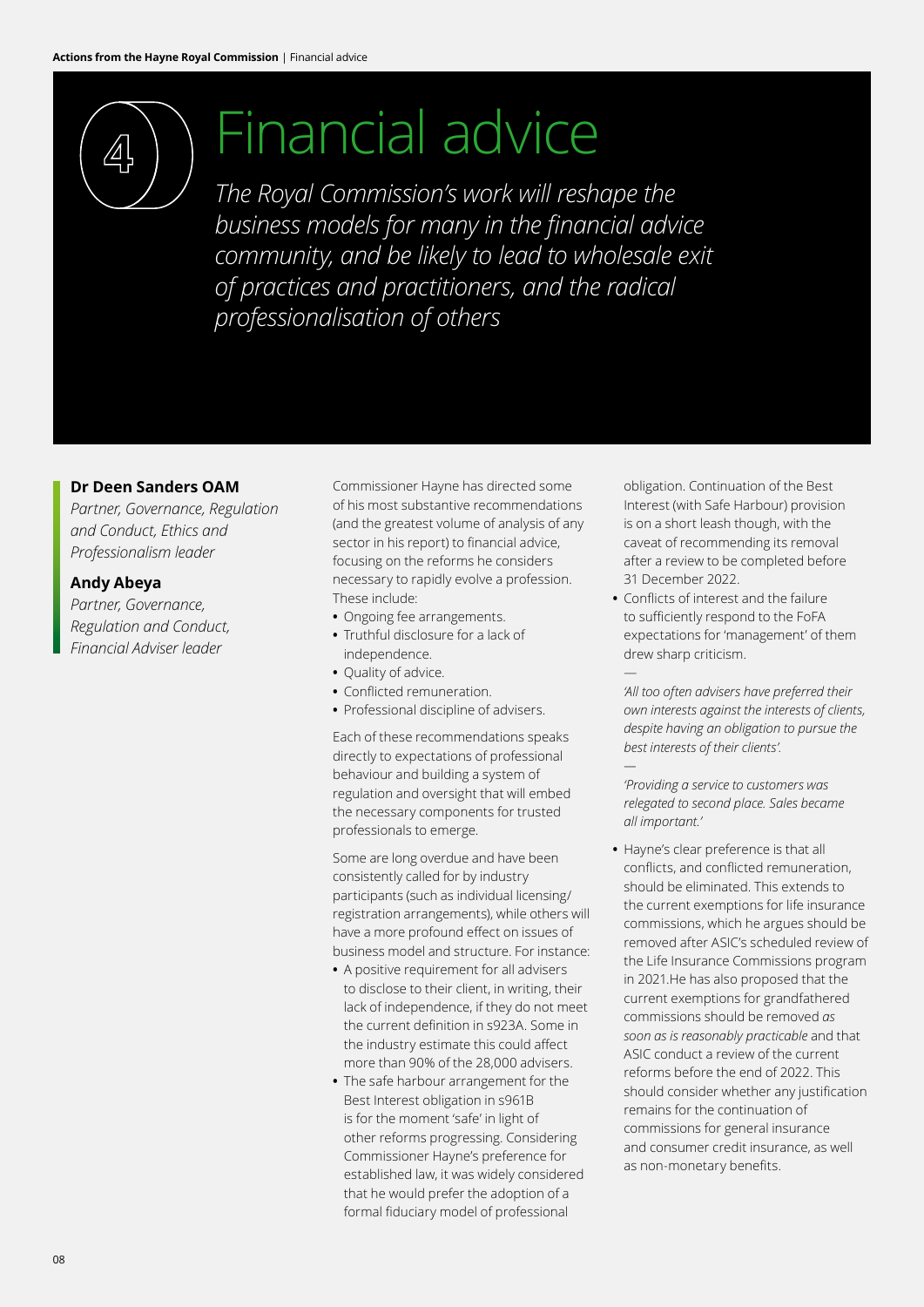- **•** Another central vein of the recommendations relates to radically accelerating the evolution of a financial advice profession because he does not *"….believe that the practice of giving financial advice is yet a profession."*  Tellingly, he argues that, even completing the current reform initiatives (such as FASEA and FoFA) will not be enough to shift that, and he calls for a number of new initiatives including:
	- Clearer disclosure on the adviser's independence, or lack thereof.
	- Mandatory individual registration.
	- A single, central disciplinary body.
- Mandatory (and voluntary) AFSL notifications to the disciplinary body.

#### **Reflections**

There appears to be two critical challenges informing Commissioner Hayne's perspective on the wealth sector.

**Firstly,** identifying conflicted remuneration as the poster child of industry inertia, self-interest and avoidable regulatory complexity.

His recommendations for a swift repeal of ongoing grandfathered commissions in the financial advice sector, and reducing the cap on life insurance commissions to zero, will have profound effects on the shape and size of the industry.

In a semblance of a silver lining, forced closure of commission payment models will allow many more advisers to satisfy the s923A definition of independence, but it will also drive a large number of advisers to exit the industry as their business and revenue models change irrevocably.

**Secondly,** officially calling out that financial advice is not yet a profession and nor will it ever be (even with the current reform initiatives such as FASEA), while it relies on financial arrangements that can give rise to conflict, and clings to professional standards systems informed by wellintentioned, but flawed alignments with industry associations (as private bodies).

Hayne's call for a new disciplinary system that might replace the current FASEA regime of code monitoring bodies (or sit above them) acknowledges the need for a bright line for legal clarity that can give confidence to consumers.

The fact that he uses the legal profession as an example is telling, given that the field works on a two-tiered system of professional association (Law Society) and statutory disciplinary body (Legal Services Commission). By contrast, a simple reading of the proposal, which both sides of Parliament have already agreed to adopt, is that financial advisers would be subject to at least five tiers of oversight, four of which are currently proposed to be mandatory: 1) Licensee (mandatory)

- 2) Professional association (voluntary)
- 3) ASIC approved code monitoring bodies (mandatory)
- 4) Statutory disciplinary body (mandatory)
- 5) ASIC as the responsible regulatory agency (mandatory).

Add in the requirements for External Dispute Resolution membership and compensation, and this crowded field is unwieldy for any participant. And certainly confusing for consumers.

It might be reasonable to conclude that the code monitoring body structure is the least needed from a statutory perspective, especially as, in the spirit of professionalisation, associations should be responsible for policing their own codes and professional expectations.

#### **Impacts**

In our *['Thick Edge of the Wedge'](https://www2.deloitte.com/au/en/pages/financial-services/articles/thick-edge-wedge.html)* paper, issued in response to the Interim Report, we suggested that *everything would* change as a consequence of the Royal Commission, including:

- **•** Products and services.
- **•** Business models and licensing arrangements.
- **•** Advice quality.
- **•** Compliance and regulatory facing functions.
- **•** The size and shape of the industry.
- **•** The role and obligations of the professional adviser.

The Royal Commission's final report reinforces those proposals, and potentially goes further.

By removing grandfathered and commission models, the business models for many in the financial advice community will be reshaped. This will likely lead to a wholesale exit of practices and practitioners, and the radical professionalisation of others.

Both sides of Parliament have agreed to action the recommendations. It is notable, however, that Labor has committed to *accelerating* the reform in financial advice with the *immediate* removal of grandfathered commissions, a preference to *legislate for zero commission* on life insurance, and *repealing* the safe harbour provisions in the best interest duty.

#### **Actions**

In light of the way the combination of recommendations will cumulatively work, firms should be thinking beyond a tactical, individualised consideration of each of the recommendations.

They should instead be carefully considering the full extent of the recommended changes. In setting a clear vision and strategy for success in the new era, they should do so in combination with the impact of upcoming FASEA initiatives and other known regulatory reforms.

These forces of change will be substantial for all advice organisations. For many, they will threaten the sustainability of existing practices. The old recipe of success will no longer work and the need to survive will give rise to the discovery of new opportunities to deliver value to advice clients and success in the future.

As important as the destination and future vision is, the method by which change will take place is critical. In an environment where advisers may be feeling vulnerable, defensive and, in some cases, let down by their industry, this requires a well-designed and executed change strategy that helps identify, retain and recruit advisers best aligned to the culture and vision of the firm.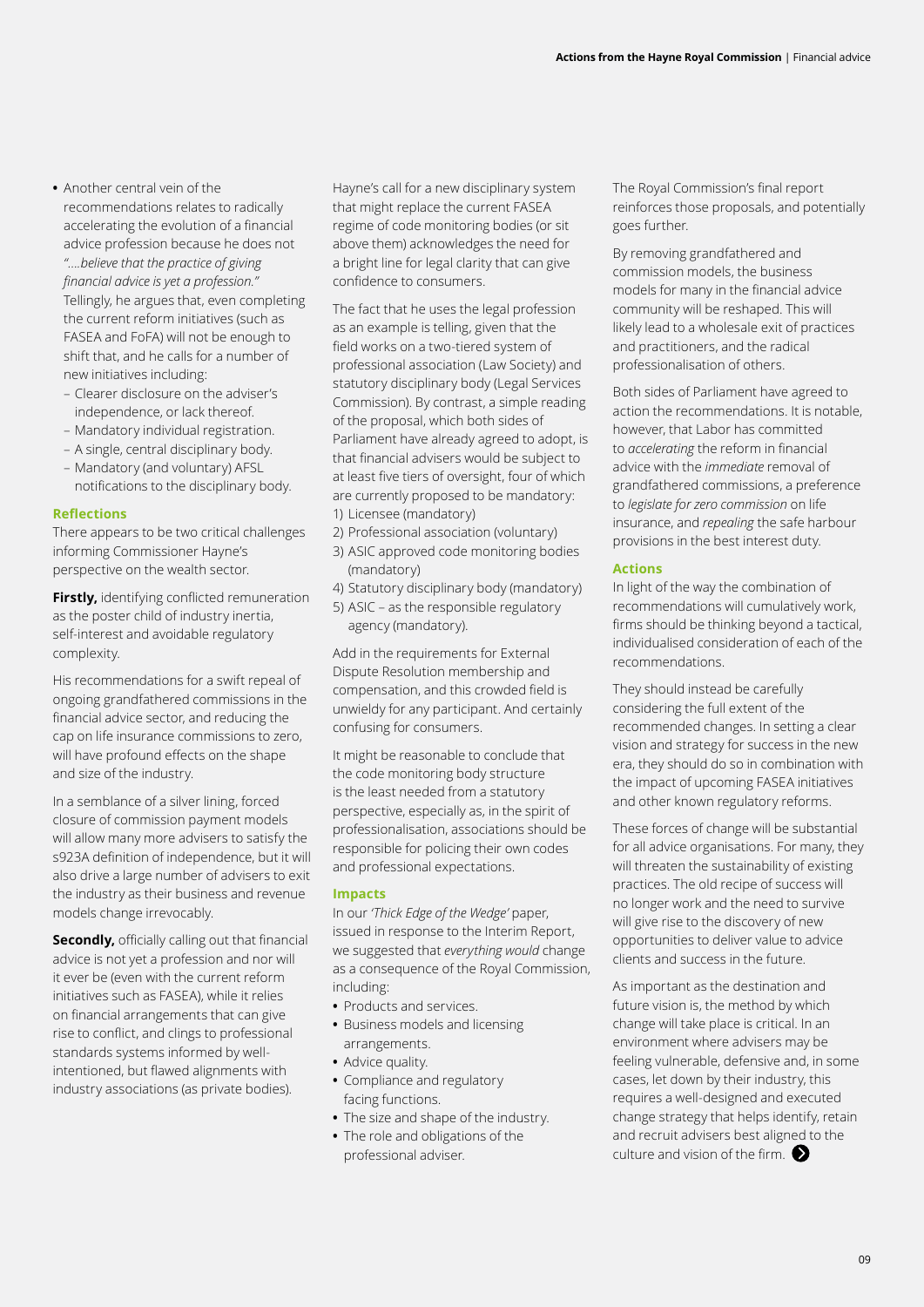#### **Comment**

It is worth noting that, despite the inevitable scale of changes that will emerge from the changes brought about by the Royal Commission, Hayne has openly approached the cumulative effect of current changes and reform activity with caution.

The fact that he did not recommend structural reform of financial services institutions is based on a recognition that, not only is the change already underway, it also means that costs in the system are going to rise and so mechanisms for efficiency will need to be encouraged.

This will be seen by some as a bias to institutional environments, but it should perhaps be seen as the Commissioner's recognition that finance is the lifeblood of the market economy.

Without access to financial services, individuals and businesses are effectively excluded from that economy.

By weeding out misconduct that has caused widespread consumer detriment, the Royal Commission is largely concerned with ensuring that access to financial services is 'appropriate'.

However, its recommendations will have implications beyond access to financial services, including for financial advice, market structure and competition.

That said the value of *good advice* seems to have been underplayed in the debate so far. The opportunity and importance of establishing a professional, well-regulated system that encourages good advice should not be underestimated.

We encourage the Government and regulators' response to the recommendations to focus on the long game – how to ensure all Australians can be guaranteed access to better advice.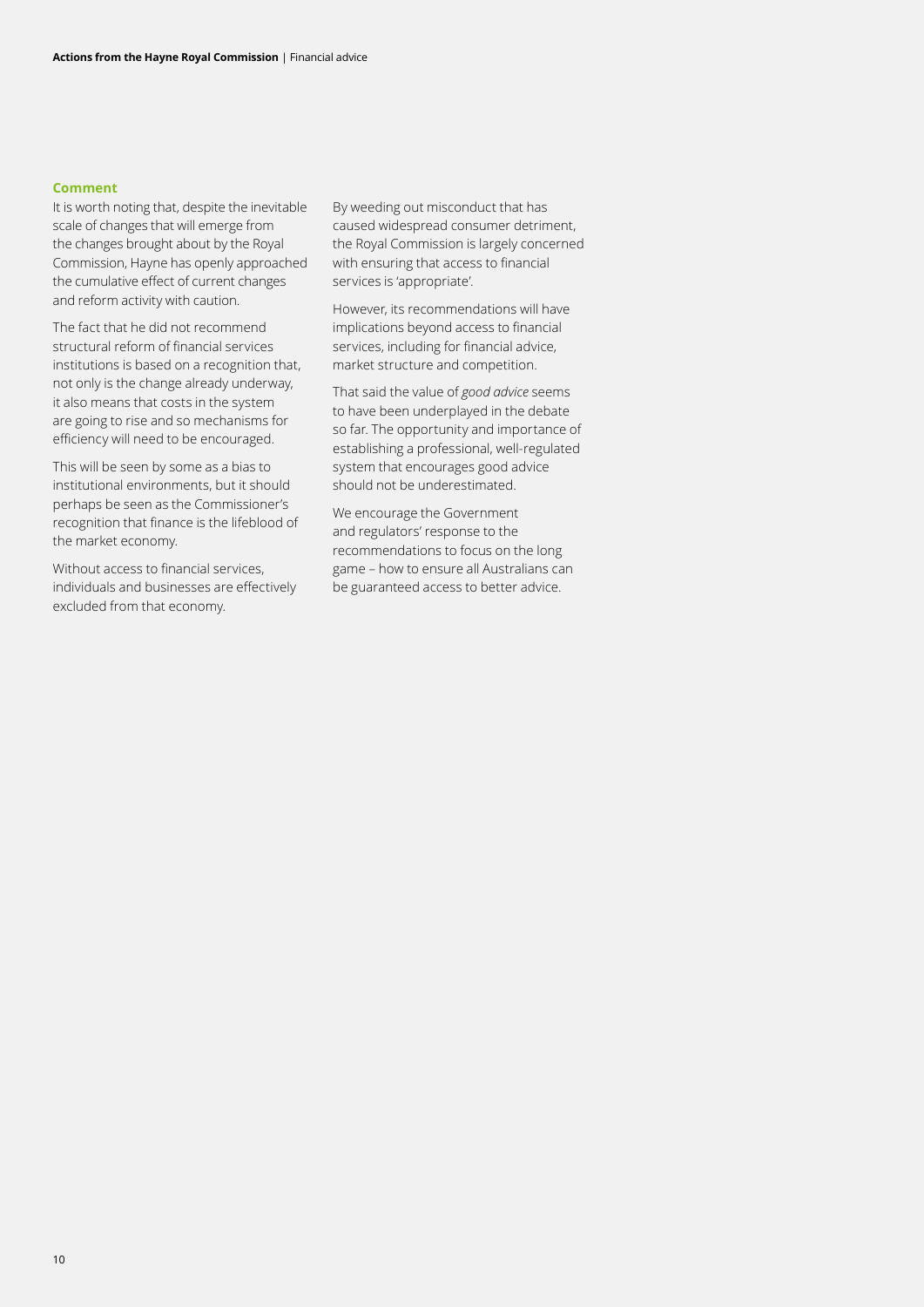<span id="page-12-0"></span>

### Superannuation

*The moment a trustee tries to wear two hats, conflicts will arise*

#### **Deborah Latimer**

*Partner, Governance Regulation and Conduct, Compliance, and joint Corporate Governance and Superannuation sector leader*

For the superannuation sector, Commissioner Hayne's Final Report focuses on some important themes:

- **•** The financial promises trustees make to members.
- **•** The fundamental duty of a trustee to act in member best interests.
- **•** The centrality of both of these things to achieving the best possible outcomes for members.
- **•** The potentially derailing effects of conflicts of duty and interest.

These core themes have particular significance given the purpose of superannuation is to facilitate a safe, fair and secure retirement for all Australians through the compulsory and long–term nature of superannuation for individual Australians. This has led to the size and importance of the superannuation system to the nation.

The promises made, trustees' fundamental duty, achieving best possible outcomes for members and the potential derailing effects of conflicts of duty, also reflect the key recommendations made by the Productivity Commission in its final report on the efficiency and competitiveness of the superannuation system, released in December.

In exploring these themes, Commissioner Hayne's Final Report makes recommendations regarding conduct and accountability in superannuation in nine key areas:

- **•** Prohibiting RSE trustees from assuming any other role or office.
- **•** Prohibiting the deduction of advice fees from MySuper accounts.
- **•** Limiting the deduction of advice fees from choice accounts.
- **•** Prohibiting the hawking superannuation products.
- **•** One default account to be 'stapled' to an individual.
- **•** Prohibiting trustees from inducing employers to nominate their fund as default, or having one or more employees apply or agree to become fund members.
- **•** Civil penalties for a breach of the trustees' and directors' covenants and certain obligations in relation to MySuper.
- **•** Retaining the 'twin peaks' regulatory model, but adjusting the roles of APRA and ASIC. ASIC will assume responsibility under the SIS Act (SISA) for oversight of conduct and to protect the interests of members.
- **•** Prioritising the introduction of a similar regime to the Banking Executive Accountability Regime (BEAR) to RSE licensees, potentially impacting larger RSE licensees before other APRAregulated entities.

The other recommendations that will impact superannuation include:

- **•** Standardising default MySuper group life policies, additional scrutiny for RSE licensees engaging a related party to provide group life insurance, and fair and reasonable rules for status attribution.
- **•** The requirement for entities to take proper steps to assess culture and governance, and for APRA to supervise these assessments.
- **•** Introducing a compensation scheme of last resort.
- **•** Supervising the design and implementation of remuneration systems.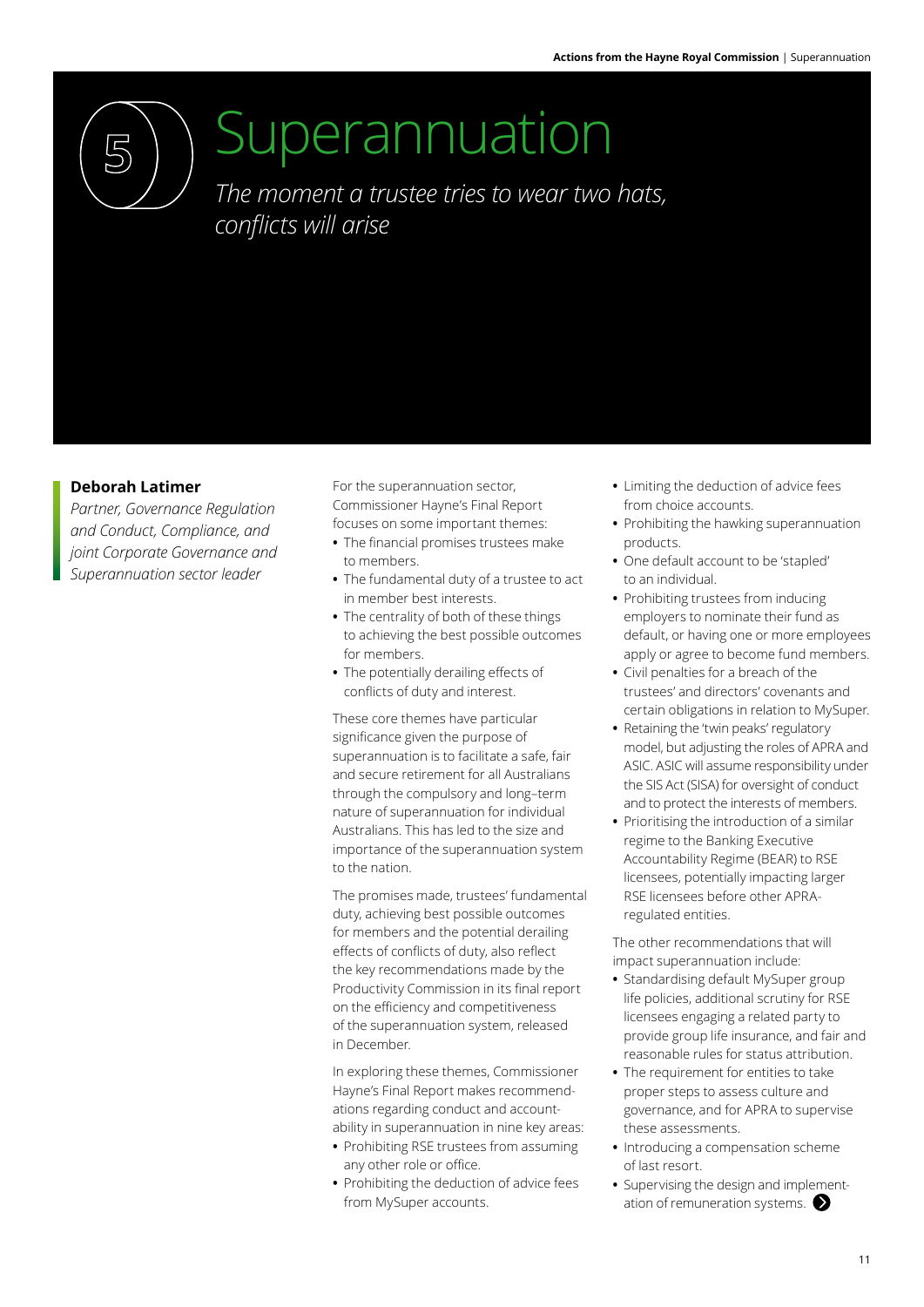#### **Impacts**

At the heart of the recommendations for superannuation, Hayne's focus is on the promise made to a beneficiary of the trust. This promise is that the *'trustee will meet the reasonable expectations of a beneficiary in providing their retirement benefits'.* 

The impacts of this are to:

- **•** Reinforce that the primary responsibility for conduct and operation of a fund sits with trustee boards and senior management. This is to be established through new consequences by enforcing trustee covenants as civil penalty provisions, and a BEAR type regime to clarify the accountability of trustees and senior management.
- **•** Ensure the trustee board is appropriately skilled and efficient in the proper supervision of a fund in the members' best interest. In meeting that obligation, all directors must give priority to the members' best interest above any other interest.
- **•** Revise the trustee governance models to better balance financial and non-financial risk, focusing on preventing misconduct.
- **•** Renew the focus on trustee performance of the member 'best interests' duty and carrying out the sole purpose duty as the central principles governing superannuation. Hayne noted that it is 'compliance with' and 'understanding of' the duties, which is the problem.
- **•** Avoid conflicts between duty and interests, through preventing trustees from undertaking any obligations that do not arise out of its holding of the office of trustee.
- **•** Force avoidance of certain conflicts of RSE trustee duty owed to members and other 'opposing' interests (for example precluding trustees acting as dualregulated entities).
- **•** Prohibit and restrict certain conduct said not to be in member best interests (i.e. unnecessary default accounts, deduction of advice fees from member accounts, and inducement of employers to use a default fund).
- **•** Increase regulatory focus on outcomes delivered to members through adjustment to APRA/ASIC powers.

**•** Increase consumer protections through introducing a compensation scheme of last resort, and ensuring ASIC can supervise and enforce relevant consumer-related SISA provisions.

#### **Immediate actions**

Important actions centre on accountability and transparency.

Superannuation trustees and fund executives should refocus on what Commissioner Hayne calls a 'norm of conduct' and a 'fundamental precept' that 'a person or entity acting for another must act in the best interests of that other'. This should be the unifying principle that informs all action.

**The first action** of superannuation trustees should be to ensure they will not fall foul of the recommended prohibition on other obligations or offices.

This recommendation reflects the section 52 SISA covenant not to enter into any contract, or do anything else that would prevent the trustee from, or hinder the trustee in, properly performing or exercising its functions or powers [52(2)(h)].

Importantly, Hayne notes that the effect of the SISA section 52A is that the governing rules of an RSE with a corporate trustee are taken to contain covenants by each director individually.

**The second action** should be the positive identification of all interests that are opposed to the trustee duties to act in the best interests of members. In this way, they will be able to maintain the fund for the sole purpose of providing retirement benefits for members. Real consideration must be given to whether these conflicts of duty and interest should be eliminated, rather than 'managed'.

Special attention needs to be paid to potentially opposing interests of members on the one hand, and retail fund parent entities, or industry fund shareholders, or nominating organisations, on the other.

Also between member interests and other interests in relation to related party engagements for group life insurance in superannuation.

Similarly, there can be opposing interests between fund members and scheme unit holders for trustees who are also the Responsible Entity of a managed investment scheme (dual-regulated entities).

**Thirdly,** trustees should review the defensibility (consistently with the proper performance of duty) of decisions to engage related entities to carry out administrative, investment, or insurance functions for the trustee.

The decision process should be enhanced for the future and at a minimum, include sound market comparisons.

**Fourthly**, action should be taken to:

- **•** Ensure that governance models for superannuation provide for a trustee board that is, at all times, skilled and efficient in the proper supervision of the fund and the members' best interests.
- **•** Ensure that there are clearly assigned executive accountabilities, including both financial and non-financial risk.
- **•** Embed regular assessments of the effectiveness of the model in terms of preventing, or at least mitigating, misconduct.

Superannuation trustees should also implement enhanced member protection measures to stop and prevent future hawking of products that seek to influence the way employers choose default funds. They will also need to stop the proliferation of unnecessary multiple accounts and any erosion of member balances through charging ongoing advice fees.

Commissioner Hayne signalled a renewed attention and enforcement of trustee duties to the superannuation sector, to ensure they align with the trustee's promise to members, and are in the interests of members and member outcomes.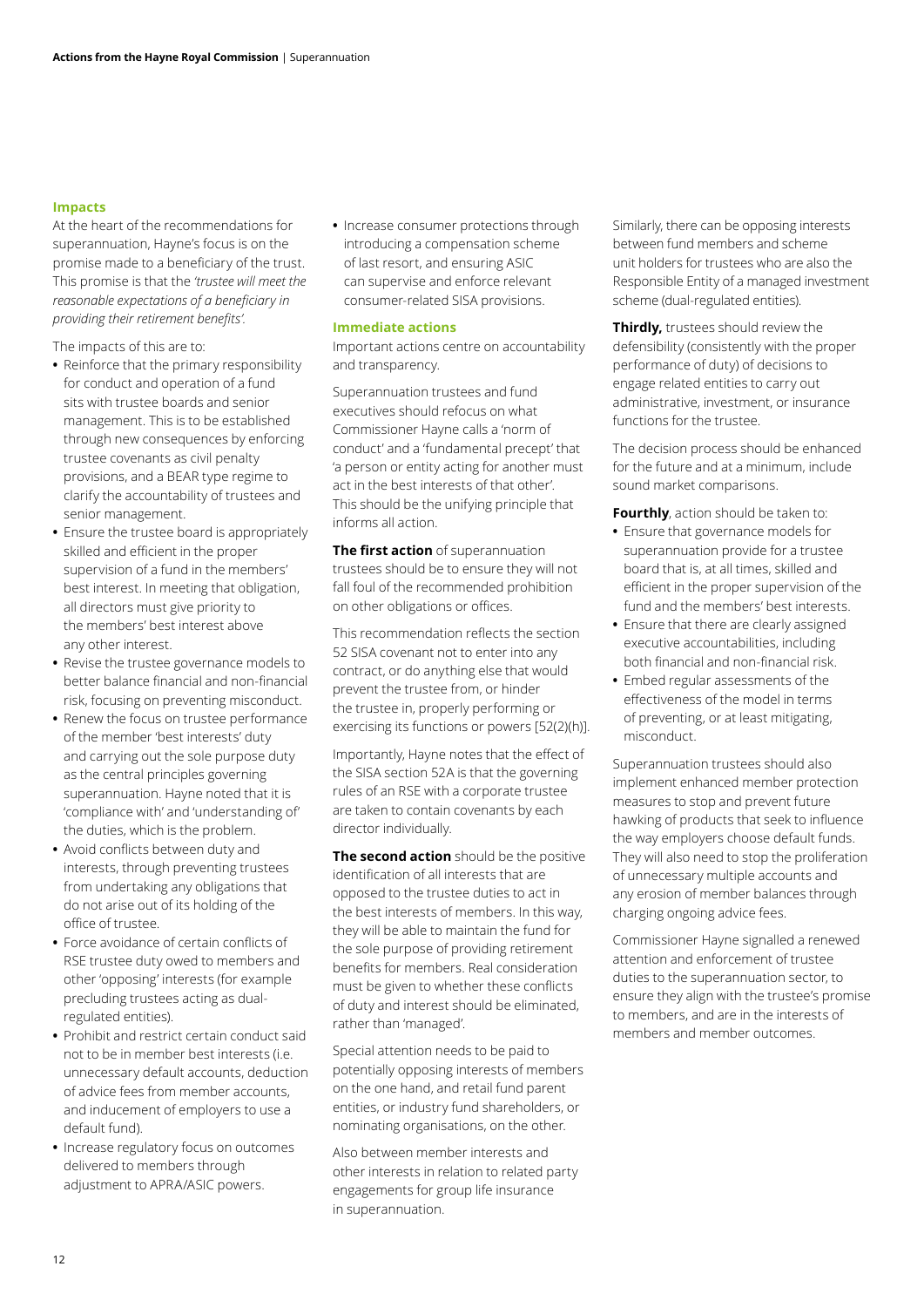<span id="page-14-0"></span>

### Insurance

*Hayne's Report does not provide a complete list of actions to identify, prevent or manage any misconduct or conduct fails to meet community expectations. It does however set a roadmap for future change*

#### **Max Murray**

*Partner, Insurance, Regulated Institutions Audit leader*

#### **Karen Den-Toll**

*Partner, Governance, Regulation and Conduct, BEAR, Customer Advocacy, joint Corporate Governance leader*

#### **Ashika Reddy**

*Director, Governance, Regulation and Conduct*

#### **Sophie Cusition**

*Director, Governance, Regulation and Conduct*

The 15 recommendations Commissioner Hayne made specifically for the insurance industry cover a number of industry issues already known to the sector.

They include introducing a cap on the amount of motor dealer commissions, a deferred sales model for add-on insurance, and a possible reduction in life risk insurance commissions.

There are also a number of additional recommendations that will both directly and indirectly affect insurers.

Implementing these will most certainly impact the end-to-end insurance value chain. So much so that they may well require redesigning products, systems, processes, and controls.

This does not necessarily mean going back to the drawing board, but they will result in a huge amount of operational change and increased administrative burden.

#### **So what stood out?**

- **•** Hayne wants to eliminate historical regulatory carve-outs and exclusions across the industry. This is with a view to drive consistency across financial services, and make the law simpler.
- **•** He wants to ensure that the balance of power shifts toward the consumer, for example, by applying the unfair contracts terms rules to insurance contracts, and amending the existing duty of disclosure.
- **•** Creating the equivalent BEAR for all APRA financial institutions, including APRAregulated insurers.
- **•** Changes to SPS 250 will mean increased scrutiny in the group life market.

#### **In summary**

Product-related impacts include:

- **•** Bringing funeral expense policies under the AFSL regime and ASIC Act.
- **•** Capping commissions for vehicle dealers.
- **•** Ending grandfathered commissions, and an ASIC review of commissions for life insurance, general insurance and consumer credit insurance, with downward pressure on those amounts to zero.
- **•** Changing the duty of disclosure to a 'duty to take reasonable care'.
- **•** Amending the avoidance provisions related to non-disclosure and misrepresentations.
- **•** Applying unfair contract terms provisions to insurance contracts.

Distribution and selling impacts include:

- **•** A clearer prohibition on hawking insurance products.
- **•** Introducing a deferred sales model for all add-on insurance.
- **•** A range of recommendations related to financial advice that will impact disclosure around adviser independence, changes to the annual renewal process, and increased reporting and compliance obligations on advisers and licensees.

*More on these can be found in the*  Financial Advice *chapter of this paper.* 

—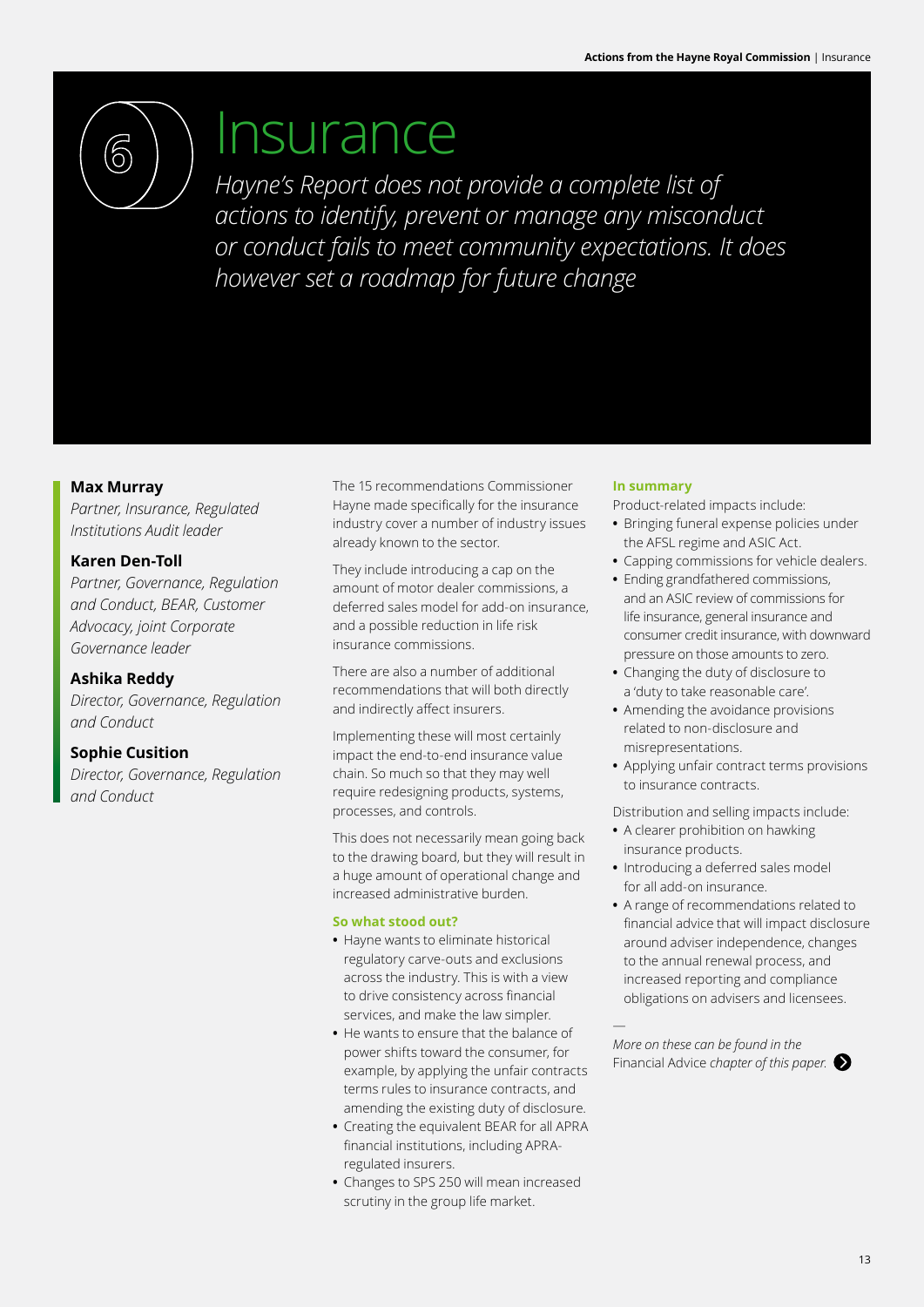Impacts to the governance and culture of insurers, and how they interact with customers include:

- **•** Ensuring claims handling is regulated under the AFSL regime.
- **•** Enforcing insurance codes of practice along with the introduction of a sanctions power for breaches.
- **•** Recommendations on data and group life arrangements in superannuation.

#### **The impact on the value chain of the recommendations** *On product*

*Removing the financial product carve-out for funeral expenses insurance*

Hayne observed that these types of products are especially poor value for consumers, and place Aboriginal or Torres Strait Islander people at a particular disadvantage given the way they are sold.

- **•** Once funeral expense policies are a financial product, manufacturers and distributors will need to have an AFSL, and be subject to the related regulatory requirements.
- **•** This will mean a substantial increase in consumer protections, including access to AFCA, and should provide better support to vulnerable customers, and increased ASIC scrutiny.
- **•** When combined with the anti-hawking recommendation, it will become increasingly challenging to sell funeral expense insurance.
- **•** A question that remains is whether there is the need to remediate for misselling and targeting vulnerable customers related to historical sales on these types of products.

#### *Introducing universal terms for MySuper Group Life policies*

To date the industry has been unable to reach a consensus on this issue. However, because of this measure, the Government may legislate for universal key definitions and so force the industry's hand.

**•** A key challenge will be how insurers derive their value proposition, and how competition is assured, if there are standard terms.

#### *Duty of disclosure, avoidance changes, and unfair contract terms*

The new duty to take reasonable care is similar to a change made in the UK in 2012.

Replacing the duty of disclosure with a 'duty to take reasonable care', changes in the avoidance provisions, and the application of unfair contract terms provisions to insurance contracts will:

- **•** Shift the balance of power back to the consumer by lowering the onus on them when disclosing issues on inception of insurance policies.
- **•** Place the burden on insurers to elicit the information that they need, rather than require the customer to guess or determine what this information might be.
- **•** Potentially have a considerable impact on pricing, underwriting and claims assessment. Hayne was unconcerned about the pricing impact. In his view, ensuring insurance will be effective is worth the cost.
- **•** Put more of the onus of proof onto the insurer by changing the anti-avoidance provision to show that the insurer would not have entered into the contract on any terms where there was nondisclosure. To deal with this, insurers may choose to apply a loading to such a contract or not offer a contract at all. Adopting this recommendation will unwind a 2013 reform, for which the industry had long lobbied.
- **•** By applying the unfair contract terms, insurers will need to review their customer-facing documents, including applications, PDSs, claims forms, acknowledgements, exclusions and loadings. This change could be challenging. For example, how will insurers deal with updates to medical definitions across the years, multiband strategies, and issues around flood, to determine whether they are unfair?
- **•** Mean that insurers will need to consider how this will interplay with the upcoming product design and distribution obligations (DDO).

#### *On product commissions…*

*Introducing a cap on commissions for vehicle dealers selling add-on insurance.*

- **•** This recommendation is consistent with previous industry consultation, and resolves the challenge of first mover disadvantage. Commissioner Hayne proposes that ASIC would set the cap by legislative instrument.
- **•** The key will be to determine the appropriate cap. Will it mirror the 20% limit that currently applies to CCI?
- **•** Motor dealing profits are likely to be directly hit by this, which is particularly challenging given the corresponding changes to flex commissions.
- *Conflicted remuneration*
- **•** The Government agreed to stop grandfathered commissions by January 2022. This change and timing throws the value of financial advice business and the future of the remuneration model into disarray.
- **•** The life insurance industry will have to anticipate the ASIC review slated for January 2021. After this, there will be a reduction to the cap, or the elimination of commissions, if there is no legitimate justification, such as a significant degree of underinsurance. This leaves the industry in an uncertain and precarious position, particularly with respect to its remuneration models and distribution channels.
- **•** The future of commissions for general insurance and consumer credit insurance is also uncertain. They will be reviewed by the end of 2022 together with ASIC's review of the quality of advice measures.
- **•** Any change to commissions will impact the broking distribution channel.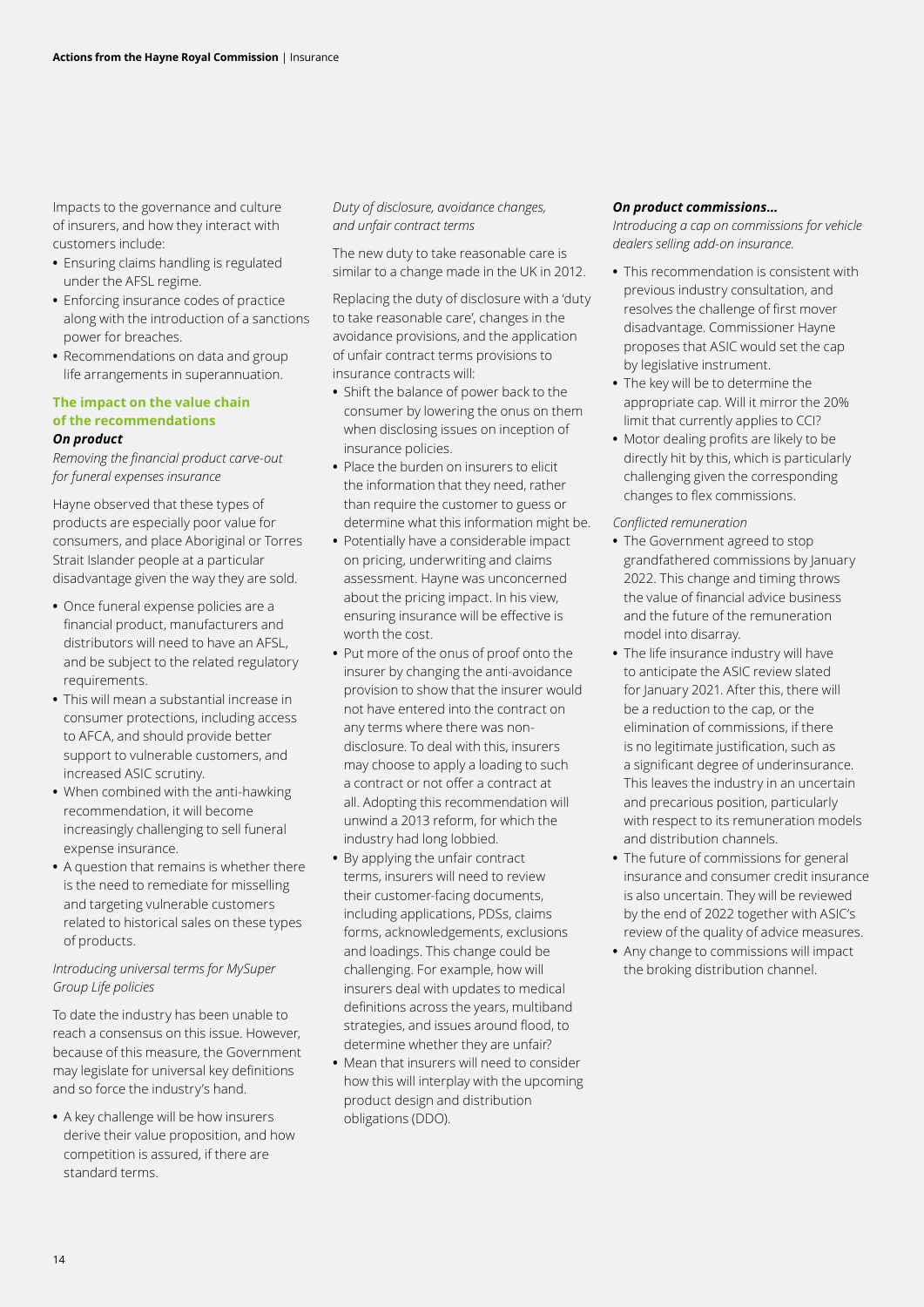#### *On distribution…*

*No hawking of insurance*

- **•** Hayne called for anti-hawking provisions to be made clearer and stricter by removing unhelpful exceptions. At the heart of his concern is that the consumers who receive unsolicited approaches to buy insurance are ill prepared for the transaction, and have insufficient information, leading to poor consumer outcomes.
- **•** Hayne's view is that the provisions are complex and contain loopholes, allowing sellers to circumvent the true purpose of the anti-hawking rules and systematically missell.
- **•** This is why he wants a blanket ban, which includes not permitting a provider approached by the customer about one product, to switch the conversation in an attempt to sell a different type of product.
- **•** There is a potential that this will impact lead generation and customer acquisition channels.
- **•** Hayne is most concerned about unsolicited sales made by phone. However, many providers have already stopped using outbound call centres.
- **•** Considering the impact on distribution arrangements arising from the recent M&A activity in the life and general insurance sectors will be important. Particularly the bank branch sales and X-sell model, as well as bank cross-selling models in general.
- **•** The impact could be significant given such a change will include meetings and other referral mechanisms, not just call centres.

#### *Deferred sales model for add-on insurance*

- **•** Since add-on insurance is sold through its association with other products, consumers frequently buy these without understanding or even genuinely needing them.
- **•** By placing time between the two related sales conversations will almost certainly lead to lower sales volumes for these products, as consumers will have more opportunity to consider the purchase with more clarity. On the flipside, this will result in better consumer outcomes.

**•** This requirement will not apply to comprehensive motor insurance. Presumably, this exception will need to be extended to CTP insurance where such policies are mandated.

#### *On governance, culture and serving the customers…*

*Claims handling to be included as a financial service*

- **•** The need to bring claims handling under the AFSL regime, and under ASIC's direct scrutiny, has been foreshadowed for some time, including by ASIC.
- **•** Providers will have to meet AFSL requirements and provide claims handling efficiently, honestly, and fairly.
- **•** There is potential for increased licensing requirements for claims handling providers, assessors, medical providers, investigators, and others in the supply chain.
- **•** Consumers will have access to the consumer protection provisions contained in the Corporations Act and ASIC Act.

#### *Enforcing life and general code of practice, and extending sanctions' powers for breaches.*

- **•** The FSC and ICA are in the process of undertaking a review of the new codes to include enforceability provisions by 30 June 2021.Sanctions ought to give the Code more enforcement power.
- **•** Recommendation 1.15 related to ASIC and its monitoring and approval of codes, indicates that insurance industry codes will be captured.

*Accountability regime for insurance*

- **•** Hayne has endorsed a wholesale expansion of a BEAR-like accountability regime to *all* APRA regulated entities, including life and general insurance. Although health insurance was not within the scope of Hayne's review, it seems likely they will also be captured.
- **•** With the banking industry as the test case for BEAR, we expect the regulations and practical approaches for implementation to be well understood and defined by the time the regime reaches the insurance sector. Commissioner Hayne has said that superannuation should move into this proposed regime first, which will also give insurers more time to prepare.
- **•** More information on BEAR expansion is in our first paper, *Culture, Customer, Purpose*, on the key impacts of the Hayne Royal Commission.

#### *Additional scrutiny for related party engagements in Superannuation*

- **•** Under this recommendation, RSE licensees that engage a related party to provide group life insurance will be required to obtain and provide APRA with independent certification. This certification needs to confirm that the arrangement and policies are in the best interests of members, and meet legal and regulatory requirements.
- **•** Trustees should already be thinking about the best interests of members. This requirement is formalised in the SPS250 requirements. And will increase the level of scrutiny for such related party arrangements.

#### *SPS 250 to be amended to require RSE licensees to be satisfied that the rules attributable to a member in connection with insurance are fair and reasonable.*

- **•** There could be potential data and procedural challenges to ensure member details are captured in sufficient granularity, and updated as needed.
- **•** This will have a downstream impact on superannuation administrators for example that have not historically captured this information.

#### *Other recommendations*

We cover other recommendations that will drive greater regulatory oversight of remuneration effectiveness, culture and governance in more detail in our paper *'Culture, Customer, Purpose'.*

#### **Final reflections**

There is a lot to reflect on when reading the report and its recommendations. Many of the issues Hayne put under the spotlight are ones the industry has known about for some time, and improvements were already well underway. Hayne's Report will give the impetus to ensure they are finally addressed.

The Report is as much about what was left unsaid as what was called out. It does form a roadmap for future change, but should not be considered as a complete list of what needs to be done to identify, prevent or manage examples of misconduct and conduct falling short of community expectations.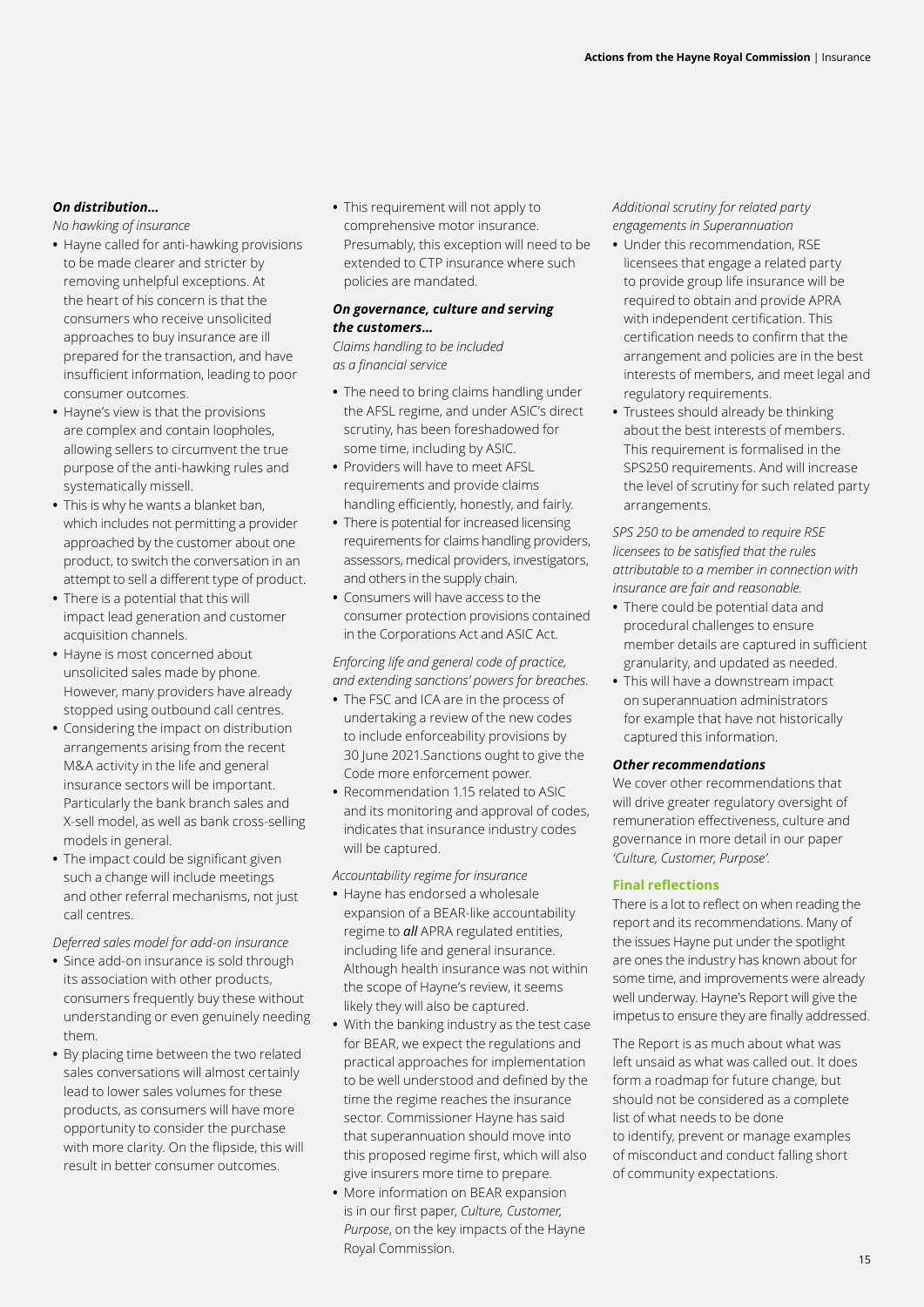## <span id="page-17-0"></span>**Contacts**

#### **Arthur Calipo**

*National Leader Financial Services*  acalipo@deloitte.com.au

#### **Karen Den-Toll**

*Partner Conduct, BEAR, Customer Advocacy* kden-toll@deloitte.com.au

#### **Mike Ritchie**

*Partner Risk & Regulation*  miritchie@deloitte.com.au

#### **Phil Hardy**

*Partner Chief Strategy Officer, Assurance & Advisory*  phhardy@deloitte.com.au

#### **Paul Rehder**

*National Leader Banking* prehder@deloitte.com.au

#### **Neil Brown**

*National Leader Investment Management* nbrown@deloitte.com.au

#### **Simon Pelletier**

*Partner Banking & Capital Markets* sipelletier@deloitte.com.au

**Michael Williams** *Partner Human Capital, Culture, Remuneration* micwilliams@deloitte.com.au

#### **Sean Moore**

*Partner Risk & Regulation*  semoore@deloitte.com.au

#### **Dr. Pradeep Philip**

*Partner Deloitte Access Economics* pphilip@deloitte.com.au

#### **Sarah Woodhouse**

*Partner Governance, Regulation & Conduct* sawoodhouse@deloitte.com.au

#### **Max Murray**

*Partner Conduct, Insurance* mamurray@deloitte.com.au

#### **Al Merten**

*Partner Actuary, Insurance* almerten@deloitte.com.au

#### **Malcolm McArthur**

*Partner Remediation, Managed Services* mamcarthur@deloitte.com.au

#### **Dr. Deen Saunders OAM**

*Partner Ethics & Professionalism* deensanders@deloitte.com.au

#### **Ella White**

*Partner Remediation, Managed Services* ellawhite@deloitte.com.au

#### **Willem Punt**

*Partner Conduct, Trust*  wpunt@deloitte.com.au

#### **Andy Abeya**

*Partner Conduct, Financial Advice* aabeya@deloitte.com.au

#### **Deborah Latimer**

*Partner Governance, Regulation, Superannuation*  dlatimer@deloitte.com.au

#### **Russell Mason**

*National Leader Superannuation* rmason@deloitte.com.au

#### **Fiona O'Keefe**

*Partner Superannuation* fiokeefe@deloitte.com.au

#### **James Hickey**

*Actuary, National Leader Mortgages*  jahickey@deloitte.com.au

#### **Heather Baister**

*Partner Mortgages*  hebaister@deloitte.com.au

#### **Kevin Nixon**

*Senior Advisor Risk & Regulation* kevinnixon@deloitte.com.au

#### **Vivienne Hardy**

*Partner Governance, Regulation & Conduct* vhardy@deloitte.com.au

#### **Rosalyn Teskey**

*Partner Conduct, Product Governance, BEAR* rteskey@deloitte.com.au

#### **Tim Noad**

*Partner Governance, Regulation & Conduct*  tnoad@deloitte.com.au

#### **William Chan**

*Partner Credit Risk* wchan2@deloitte.com.au

#### **Ashika Reddy**

*Director Regulation, Insurance, Superannuation* ashireddy@deloitte.com.au

#### **Sophie Cusition**

*Director Conduct, Insurance*  socusition@deloitte.com.au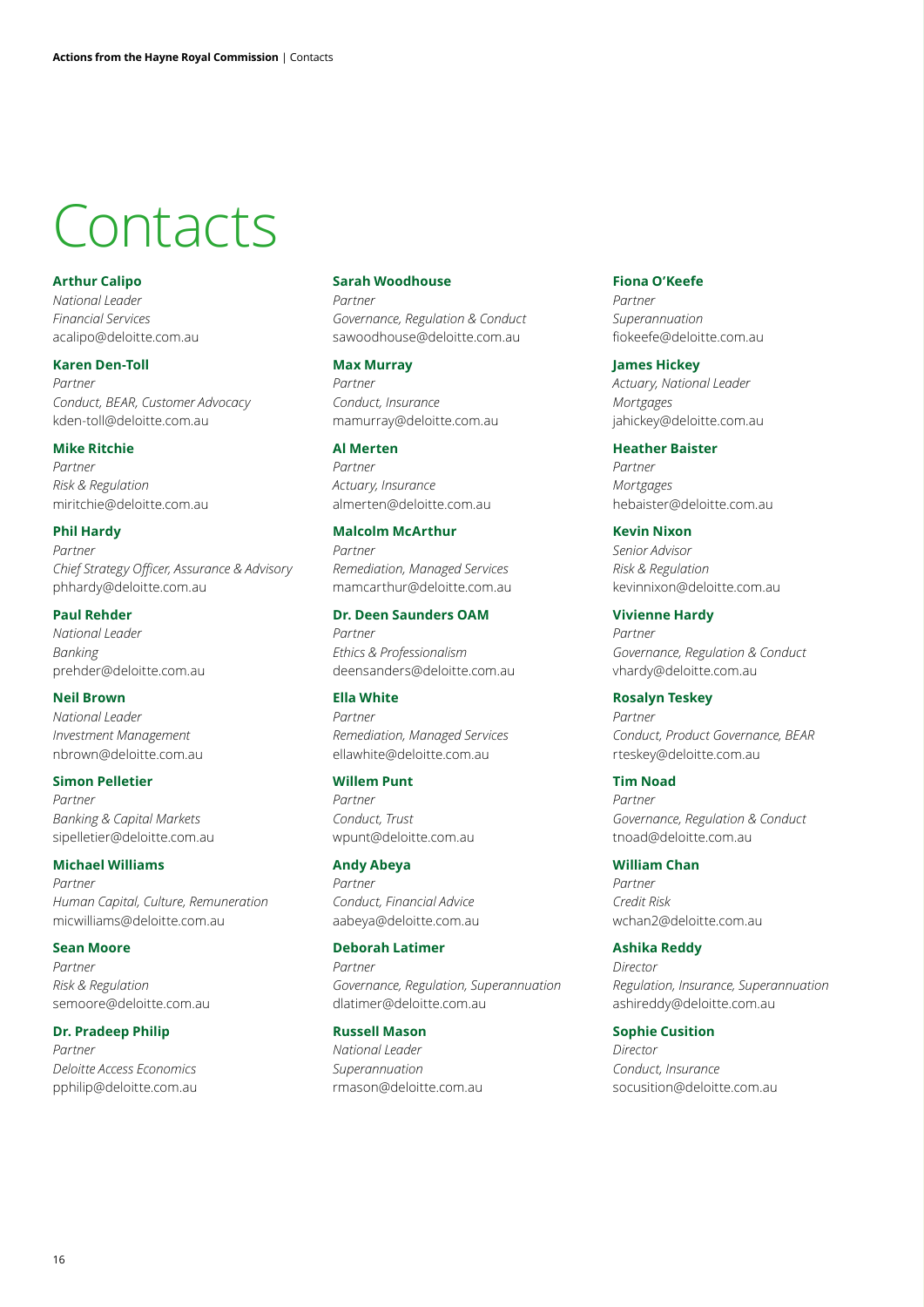As Commissioner Hayne's recommendations take their time to play out, there is no doubt of their intent – **to ensure 'all Australians have adequate and appropriate access to financial services'**